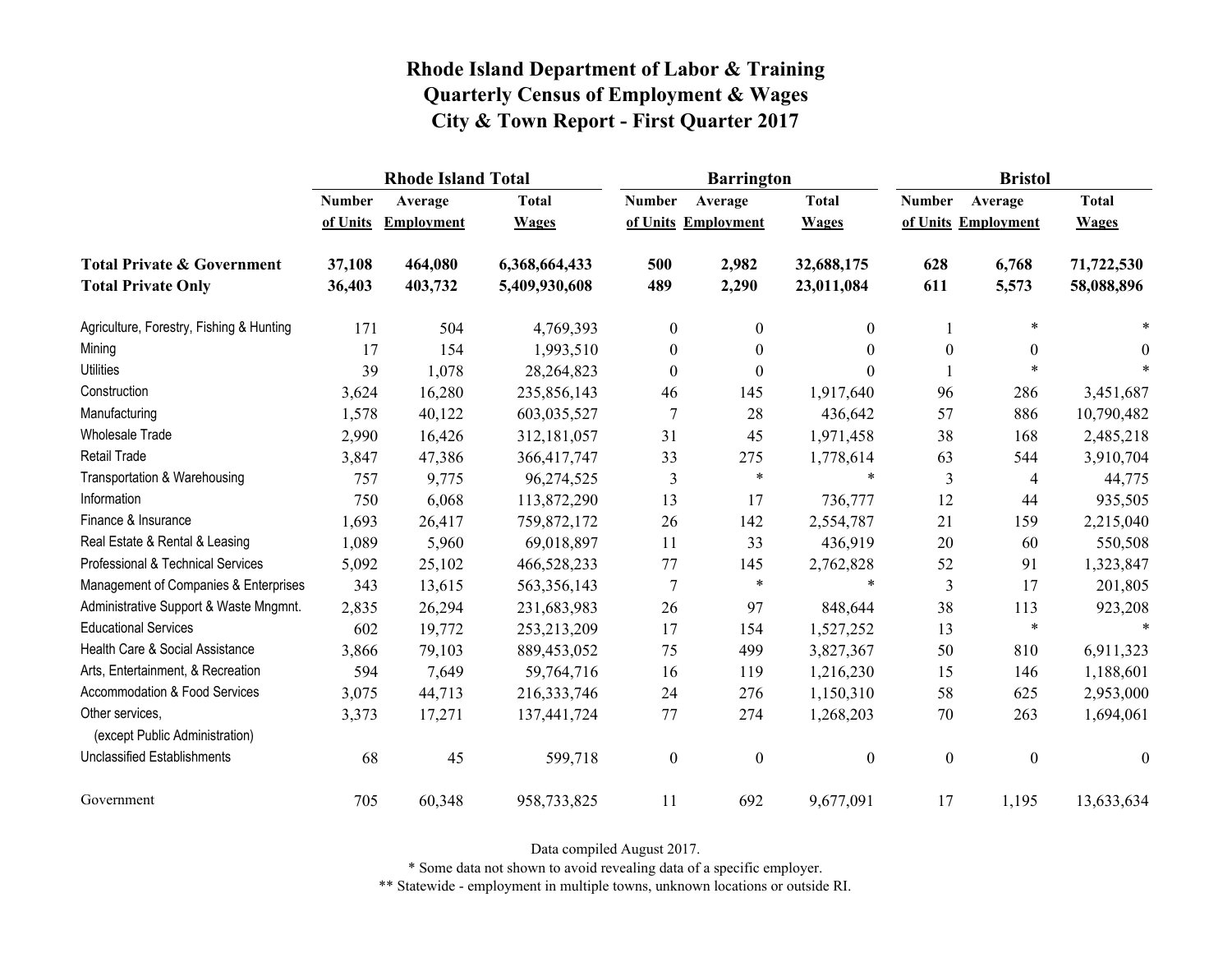|                                                   | <b>Burrillville</b> |                     |              |                  | <b>Central Falls</b> |                  | <b>Charlestown</b> |                     |              |
|---------------------------------------------------|---------------------|---------------------|--------------|------------------|----------------------|------------------|--------------------|---------------------|--------------|
|                                                   | <b>Number</b>       | Average             | <b>Total</b> | <b>Number</b>    | Average              | <b>Total</b>     | <b>Number</b>      | Average             | <b>Total</b> |
|                                                   |                     | of Units Employment | <b>Wages</b> |                  | of Units Employment  | <b>Wages</b>     |                    | of Units Employment | <b>Wages</b> |
| <b>Total Private &amp; Government</b>             | 306                 | 3,149               | 32,092,960   | 263              | 2,820                | 26,962,589       | 234                | 1,354               | 14, 161, 676 |
| <b>Total Private Only</b>                         | 290                 | 2,539               | 25,489,668   | 254              | 2,193                | 19,030,613       | 219                | 1,154               | 11,650,852   |
| Agriculture, Forestry, Fishing & Hunting          | $\overline{c}$      | $\ast$              | *            | $\mathbf{0}$     | $\boldsymbol{0}$     | $\mathbf{0}$     | $\overline{2}$     | $\ast$              |              |
| Mining                                            | $\theta$            | $\theta$            | 0            | $\theta$         | $\theta$             | $\theta$         | 3                  | $\ast$              |              |
| <b>Utilities</b>                                  | $\overline{2}$      | $\ast$              | $\ast$       | $\theta$         | $\theta$             | $\theta$         | $\boldsymbol{0}$   | $\boldsymbol{0}$    | $\theta$     |
| Construction                                      | 71                  | 256                 | 3,633,134    | 31               | 117                  | 1,070,912        | 52                 | 154                 | 1,829,218    |
| Manufacturing                                     | 13                  | 714                 | 8,668,460    | 28               | 572                  | 5,326,407        | $\overline{2}$     | $\ast$              |              |
| <b>Wholesale Trade</b>                            | 20                  | 60                  | 951,883      | 3                | 21                   | 335,684          | $\,$ 8 $\,$        | 24                  | 541,755      |
| <b>Retail Trade</b>                               | 21                  | 136                 | 758,238      | 44               | 232                  | 1,786,816        | 21                 | 131                 | 1,049,195    |
| Transportation & Warehousing                      | 3                   | 45                  | 390,066      | 10               | 25                   | 105,894          |                    | $\ast$              | $\ast$       |
| Information                                       | 5                   | 30                  | 214,441      |                  | $\ast$               | $\ast$           | 5                  | 21                  | 105,210      |
| Finance & Insurance                               | 5                   | 11                  | 123,253      | 6                | 32                   | 426,078          | 10                 | 43                  | 825,895      |
| Real Estate & Rental & Leasing                    | 4                   | 6                   | 67,740       |                  | 34                   | 196,399          | 9                  | 33                  | 395,488      |
| Professional & Technical Services                 | 32                  | 55                  | 745,589      | 11               | 19                   | 152,859          | $20\,$             | 36                  | 849,424      |
| Management of Companies & Enterprises             | $\theta$            | $\boldsymbol{0}$    | $\theta$     | $\theta$         | $\boldsymbol{0}$     | $\theta$         | 1                  | $\ast$              | $\ast$       |
| Administrative Support & Waste Mngmnt.            | 19                  | 54                  | 626,871      | 16               | 203                  | 2,767,897        | 18                 | 27                  | 229,009      |
| <b>Educational Services</b>                       | 4                   | 15                  | 47,293       | 3                | 201                  | 2,410,332        | $\overline{2}$     | $\ast$              |              |
| Health Care & Social Assistance                   | 27                  | 566                 | 5,218,611    | 36               | 398                  | 2,781,330        | 19                 | 144                 | 1,412,426    |
| Arts, Entertainment, & Recreation                 | 6                   | 14                  | 101,453      | $\boldsymbol{0}$ | $\boldsymbol{0}$     | $\boldsymbol{0}$ | $\overline{4}$     | 19                  | 227,598      |
| Accommodation & Food Services                     | 26                  | 433                 | 1,794,129    | 33               | 240                  | 1,043,207        | 19                 | 195                 | 773,951      |
| Other services,<br>(except Public Administration) | 28                  | 74                  | 484,974      | 24               | 86                   | 573,927          | 23                 | 32                  | 184,412      |
| <b>Unclassified Establishments</b>                | $\overline{2}$      | $\ast$              | $\ast$       | $\mathbf{1}$     | $\ast$               | $\ast$           | $\boldsymbol{0}$   | $\boldsymbol{0}$    | $\mathbf{0}$ |
| Government                                        | 16                  | 610                 | 6,603,292    | 9                | 627                  | 7,931,976        | 15                 | 200                 | 2,510,824    |

Data compiled August 2017.

\* Some data not shown to avoid revealing data of a specific employer.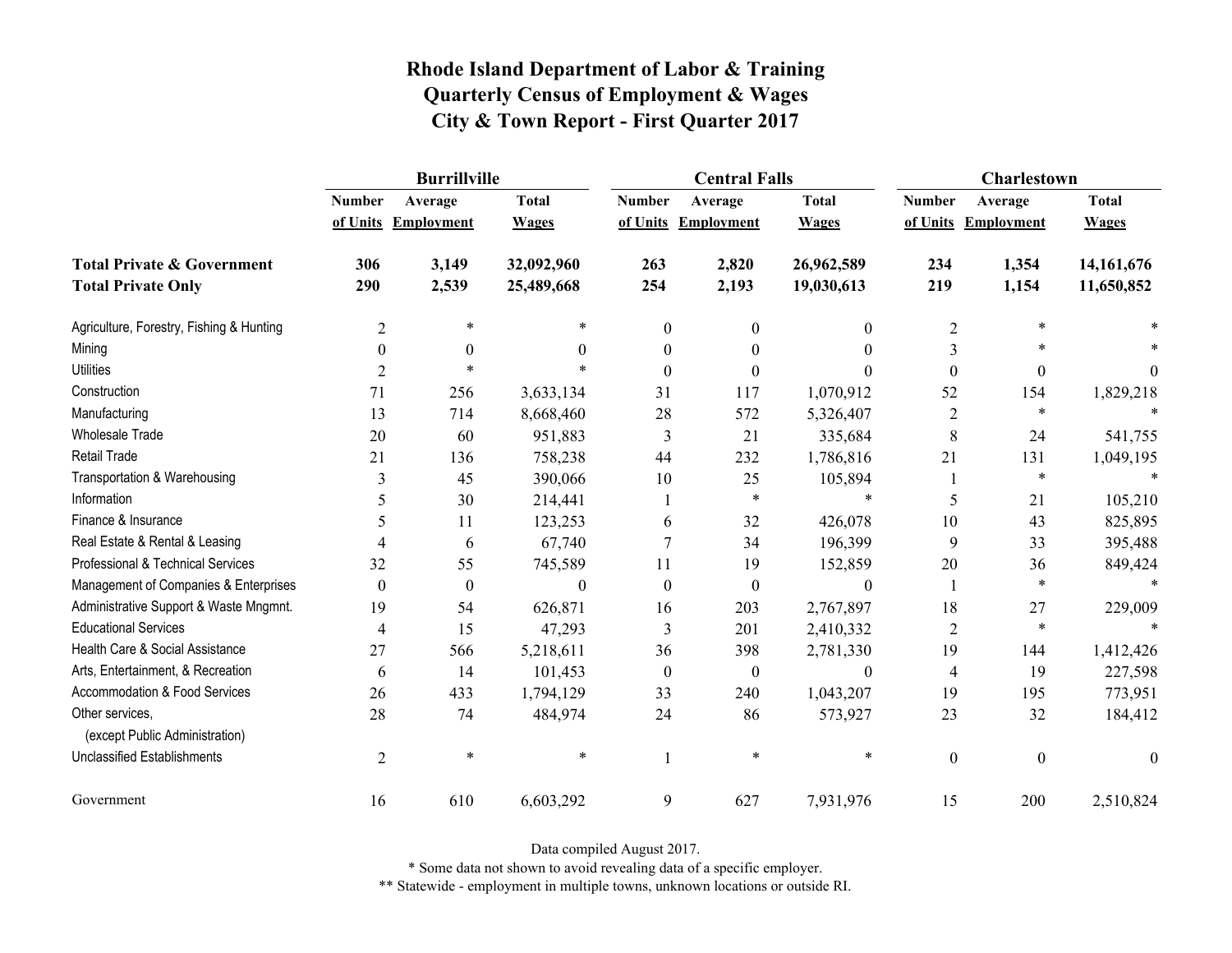|                                                   | Coventry         |                     |                  |                  | <b>Cranston</b>     |                  | <b>Cumberland</b> |                     |              |
|---------------------------------------------------|------------------|---------------------|------------------|------------------|---------------------|------------------|-------------------|---------------------|--------------|
|                                                   | <b>Number</b>    | Average             | <b>Total</b>     | <b>Number</b>    | Average             | <b>Total</b>     | <b>Number</b>     | Average             | <b>Total</b> |
|                                                   |                  | of Units Employment | <b>Wages</b>     |                  | of Units Employment | <b>Wages</b>     |                   | of Units Employment | <b>Wages</b> |
| <b>Total Private &amp; Government</b>             | 705              | 7,679               | 73,723,081       | 2,516            | 36,341              | 466,759,094      | 913               | 10,907              | 158,125,379  |
| <b>Total Private Only</b>                         | 687              | 6,416               | 59,586,056       | 2,484            | 29,801              | 350,729,570      | 899               | 9,775               | 144,019,594  |
| Agriculture, Forestry, Fishing & Hunting          | $\overline{2}$   | $\ast$              | $\ast$           | 10               | $8\,$               | 52,417           |                   | $\ast$              |              |
| Mining                                            | $\theta$         | $\theta$            | $\theta$         | $\overline{2}$   | $\ast$              | *                |                   | $\ast$              |              |
| <b>Utilities</b>                                  | $\boldsymbol{0}$ | $\theta$            | $\theta$         | $\boldsymbol{0}$ | $\boldsymbol{0}$    | $\boldsymbol{0}$ | $\overline{2}$    | $\ast$              |              |
| Construction                                      | 121              | 353                 | 3,576,610        | 225              | 1,124               | 15,093,624       | 110               | 543                 | 11,424,036   |
| Manufacturing                                     | 35               | 526                 | 11,285,286       | 149              | 3,447               | 46,944,942       | 28                | 1,612               | 20,339,775   |
| <b>Wholesale Trade</b>                            | 29               | 248                 | 5,556,426        | 154              | 1,709               | 28,413,653       | 62                | 521                 | 8,568,979    |
| <b>Retail Trade</b>                               | 89               | 1,674               | 12,178,380       | 306              | 4,959               | 39,342,617       | 85                | 954                 | 8,340,717    |
| Transportation & Warehousing                      | 9                | 146                 | 838,499          | 60               | 583                 | 6,445,135        | 20                | 630                 | 5,774,522    |
| Information                                       | 10               | 30                  | 712,900          | 36               | 300                 | 5,534,811        | 18                | 135                 | 1,596,837    |
| Finance & Insurance                               | 21               | 83                  | 1,033,762        | 145              | 2,736               | 71,443,985       | 44                | 169                 | 3,017,480    |
| Real Estate & Rental & Leasing                    | 17               | 50                  | 446,920          | 73               | 320                 | 5,663,469        | 34                | 106                 | 1,246,429    |
| Professional & Technical Services                 | 55               | 330                 | 4,217,360        | 286              | 2,223               | 37,885,440       | 129               | 284                 | 5,845,474    |
| Management of Companies & Enterprises             | 6                | 62                  | 700,880          | 16               | 548                 | 10,051,510       | 15                | $\ast$              | $\ast$       |
| Administrative Support & Waste Mngmnt.            | 57               | 233                 | 1,771,241        | 182              | 2,610               | 19,680,007       | 67                | 852                 | 13,072,057   |
| <b>Educational Services</b>                       | 12               | 97                  | 611,233          | 33               | 302                 | 1,883,739        | 22                | 303                 | 2,685,591    |
| Health Care & Social Assistance                   | 74               | 1,315               | 10,842,031       | 333              | 3,794               | 33,419,871       | 99                | 849                 | 7,505,929    |
| Arts, Entertainment, & Recreation                 | $\overline{7}$   | $\ast$              | $\ast$           | 35               | 268                 | 1,399,996        | 9                 | 67                  | 309,069      |
| Accommodation & Food Services                     | 60               | 949                 | 3,800,745        | 193              | 3,234               | 14,514,144       | 61                | 795                 | 3,565,822    |
| Other services,<br>(except Public Administration) | 83               | 292                 | 1,848,242        | 244              | 1,614               | 12,680,296       | 91                | 568                 | 4,773,190    |
| <b>Unclassified Establishments</b>                | $\boldsymbol{0}$ | $\boldsymbol{0}$    | $\boldsymbol{0}$ | $\overline{2}$   | $\ast$              | $\ast$           |                   | $\ast$              | *            |
| Government                                        | 18               | 1,263               | 14, 137, 025     | 32               | 6,540               | 116,029,524      | 14                | 1,132               | 14, 105, 785 |

Data compiled August 2017.

\* Some data not shown to avoid revealing data of a specific employer.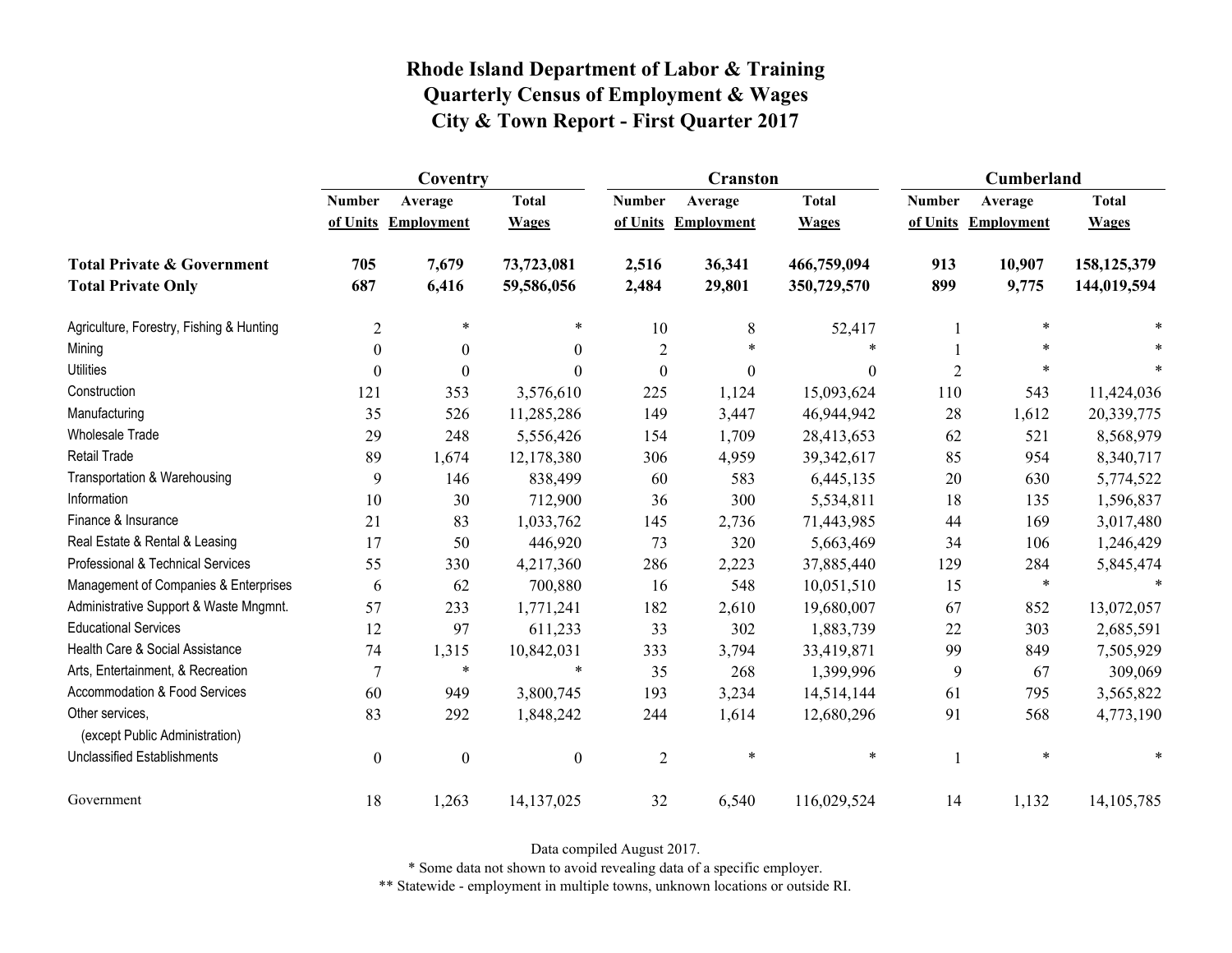|                                                   | <b>East Greenwich</b> |                     |                  |                  | <b>East Providence</b> |                  | <b>Exeter</b>    |                     |              |
|---------------------------------------------------|-----------------------|---------------------|------------------|------------------|------------------------|------------------|------------------|---------------------|--------------|
|                                                   | <b>Number</b>         | Average             | <b>Total</b>     | <b>Number</b>    | Average                | <b>Total</b>     | <b>Number</b>    | Average             | <b>Total</b> |
|                                                   |                       | of Units Employment | <b>Wages</b>     |                  | of Units Employment    | <b>Wages</b>     |                  | of Units Employment | <b>Wages</b> |
| <b>Total Private &amp; Government</b>             | 822                   | 7,919               | 95,280,619       | 1,500            | 21,594                 | 255,980,502      | 191              | 1,559               | 14,444,242   |
| <b>Total Private Only</b>                         | 807                   | 7,237               | 84,620,167       | 1,479            | 20,108                 | 231,548,456      | 186              | 1,474               | 13,631,250   |
| Agriculture, Forestry, Fishing & Hunting          | $\overline{2}$        | $\ast$              | $\ast$           | $\mathbf{0}$     | $\boldsymbol{0}$       | $\overline{0}$   | 9                | 49                  | 354,367      |
| Mining                                            | $\boldsymbol{0}$      | $\boldsymbol{0}$    | $\theta$         | $\boldsymbol{0}$ | $\boldsymbol{0}$       | $\theta$         | $\boldsymbol{0}$ | $\theta$            | $\Omega$     |
| <b>Utilities</b>                                  |                       | $\ast$              |                  | $\theta$         | $\theta$               | 0                | $\boldsymbol{0}$ | $\theta$            | $\theta$     |
| Construction                                      | 44                    | 175                 | 2,477,682        | 177              | 777                    | 11,420,193       | 40               | 101                 | 1,188,878    |
| Manufacturing                                     | 19                    | 285                 | 4,845,624        | 93               | 2,377                  | 30,299,005       | 8                | 35                  | 479,686      |
| <b>Wholesale Trade</b>                            | 51                    | 174                 | 4,682,831        | 82               | 1,146                  | 16,544,352       | 8                | 53                  | 430,351      |
| <b>Retail Trade</b>                               | 64                    | 864                 | 7,490,875        | 143              | 1,848                  | 15,349,770       | 12               | 92                  | 795,785      |
| Transportation & Warehousing                      | 5                     | 84                  | 424,800          | 30               | 312                    | 2,741,717        | 5                | 105                 | 585,099      |
| Information                                       | 21                    | 57                  | 2,338,366        | 15               | 330                    | 5,630,414        | 3                | $\ast$              |              |
| Finance & Insurance                               | 57                    | 311                 | 6,240,874        | 108              | 2,954                  | 48,015,751       | 5                | 7                   | 58,397       |
| Real Estate & Rental & Leasing                    | 33                    | 53                  | 534,600          | 49               | 263                    | 3,309,648        |                  | 8                   | 85,233       |
| Professional & Technical Services                 | 146                   | 768                 | 14,165,520       | 208              | 1,101                  | 17,896,814       | 18               | $\ast$              |              |
| Management of Companies & Enterprises             | 10                    | 199                 | 7,546,739        | 12               | 231                    | 8,245,341        |                  | $\ast$              |              |
| Administrative Support & Waste Mngmnt.            | 46                    | 189                 | 1,763,127        | 116              | 1,117                  | 8,565,674        | 24               | 100                 | 1,252,052    |
| <b>Educational Services</b>                       | 15                    | 723                 | 8,274,430        | 23               | 414                    | 4,088,397        | $\overline{2}$   | $\ast$              |              |
| Health Care & Social Assistance                   | 128                   | 1,637               | 14,907,515       | 161              | 4,501                  | 44,890,863       | 12               | 155                 | 1,358,745    |
| Arts, Entertainment, & Recreation                 | 11                    | 67                  | 409,388          | 29               | 511                    | 2,888,856        | 5                | $\ast$              | $\ast$       |
| <b>Accommodation &amp; Food Services</b>          | 71                    | 1,328               | 6,155,513        | 108              | 1,561                  | 6,596,027        | 14               | 174                 | 763,920      |
| Other services,<br>(except Public Administration) | 83                    | 305                 | 2,018,707        | 125              | 666                    | 5,065,634        | 13               | 41                  | 294,574      |
| <b>Unclassified Establishments</b>                | $\boldsymbol{0}$      | $\boldsymbol{0}$    | $\boldsymbol{0}$ | $\boldsymbol{0}$ | $\boldsymbol{0}$       | $\boldsymbol{0}$ | $\boldsymbol{0}$ | $\boldsymbol{0}$    | $\theta$     |
| Government                                        | 15                    | 682                 | 10,660,452       | 21               | 1,486                  | 24,432,046       | 5                | 85                  | 812,992      |

Data compiled August 2017.

\* Some data not shown to avoid revealing data of a specific employer.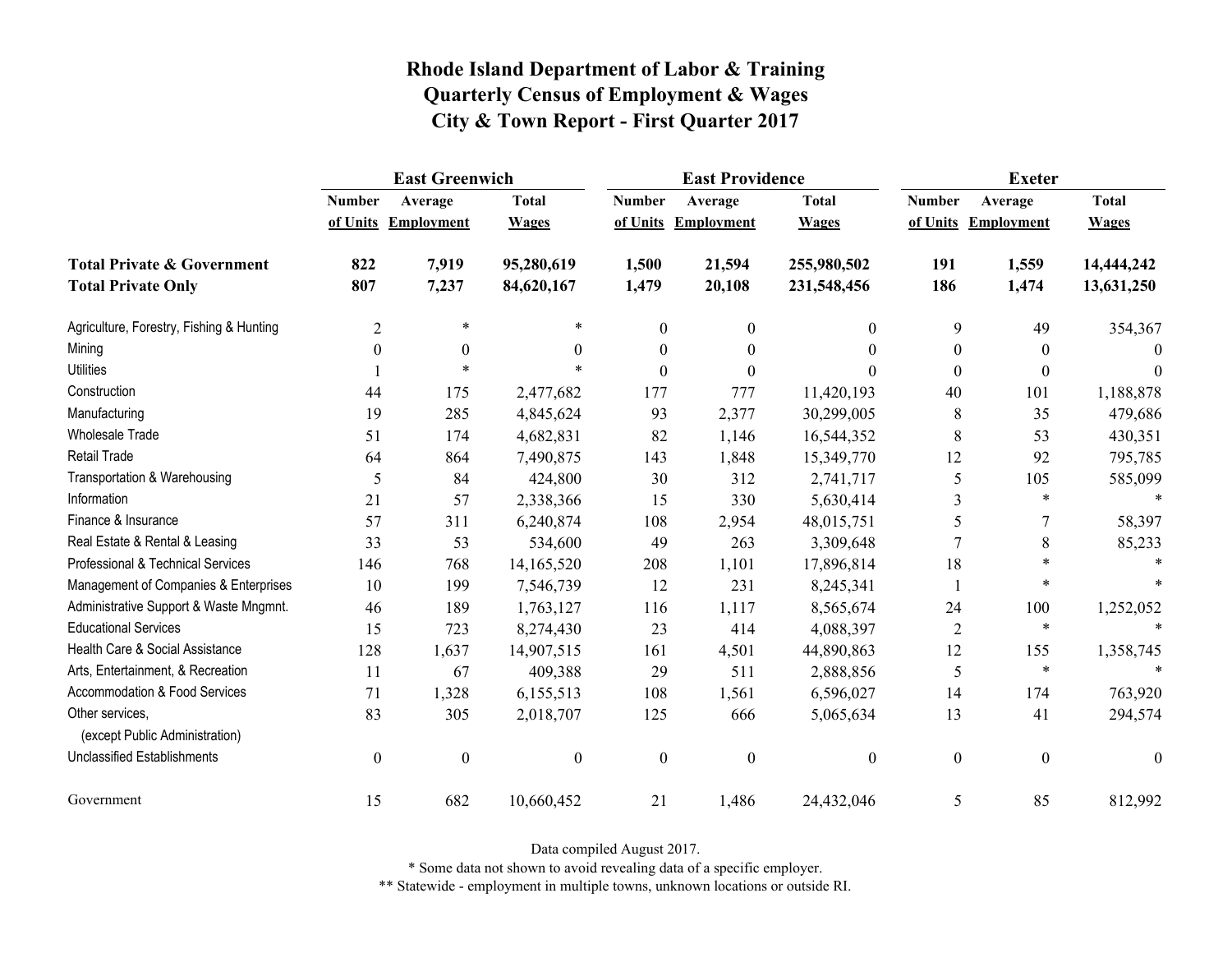|                                                   | Foster         |                     |              |                  | Glocester           |                  | Hopkinton        |                     |              |  |
|---------------------------------------------------|----------------|---------------------|--------------|------------------|---------------------|------------------|------------------|---------------------|--------------|--|
|                                                   | <b>Number</b>  | Average             | <b>Total</b> | <b>Number</b>    | Average             | <b>Total</b>     | <b>Number</b>    | Average             | <b>Total</b> |  |
|                                                   |                | of Units Employment | <b>Wages</b> |                  | of Units Employment | <b>Wages</b>     |                  | of Units Employment | <b>Wages</b> |  |
| <b>Total Private &amp; Government</b>             | 99             | 454                 | 3,854,536    | 196              | 1,505               | 14,593,990       | 210              | 1,202               | 12,155,933   |  |
| <b>Total Private Only</b>                         | 93             | 351                 | 2,786,039    | 179              | 1,027               | 8,686,317        | 198              | 1,085               | 10,996,204   |  |
| Agriculture, Forestry, Fishing & Hunting          | 3              | *                   | *            | $\overline{2}$   | 米                   | *                | 6                | 3                   | 15,160       |  |
| Mining                                            | $\theta$       | $\theta$            | 0            | $\theta$         | $\theta$            | $\theta$         |                  |                     |              |  |
| <b>Utilities</b>                                  | $\theta$       | $\boldsymbol{0}$    | $\Omega$     | $\Omega$         | $\theta$            | $\theta$         | $\boldsymbol{0}$ | 0                   | $\theta$     |  |
| Construction                                      | 21             | 34                  | 282,200      | 51               | 112                 | 1,094,740        | 58               | 175                 | 2,131,128    |  |
| Manufacturing                                     | 2              | *                   | $\ast$       | $\overline{2}$   | *                   | $\ast$           | 21               | 399                 | 4,739,602    |  |
| <b>Wholesale Trade</b>                            |                | 7                   | 138,844      | 4                | 4                   | 32,672           | $\tau$           | 19                  | 464,431      |  |
| Retail Trade                                      | 8              | 34                  | 162,105      | 19               | 173                 | 1,011,111        | 20               | 120                 | 845,108      |  |
| Transportation & Warehousing                      |                | $\ast$              | *            | 6                | 74                  | 700,329          | $\boldsymbol{0}$ | $\boldsymbol{0}$    | $\theta$     |  |
| Information                                       | $\ast$<br>2    | *                   | *            | 3                | 18                  | 81,949           | 3                | 15                  | 49,083       |  |
| Finance & Insurance                               |                | $\ast$              | $\ast$       | 5                | 24                  | 366,858          | 4                | 6                   | 121,662      |  |
| Real Estate & Rental & Leasing                    | $\Omega$       | $\boldsymbol{0}$    | $\Omega$     | 4                | 6                   | 45,724           | 2                | *                   |              |  |
| Professional & Technical Services                 | 11             | 18                  | 207,419      | 15               | 79                  | 1,865,575        | 12               | 28                  | 532,439      |  |
| Management of Companies & Enterprises             | $\overline{2}$ | $\ast$              | $\ast$       | $\theta$         | $\boldsymbol{0}$    | $\boldsymbol{0}$ |                  | $\ast$              | $\ast$       |  |
| Administrative Support & Waste Mngmnt.            | 13             | 45                  | 317,652      | 13               | 38                  | 302,650          | 18               | 16                  | 105,382      |  |
| <b>Educational Services</b>                       | $\theta$       | $\boldsymbol{0}$    | $\theta$     |                  | $\ast$              | $\ast$           | $\mathbf{1}$     | $\ast$              |              |  |
| Health Care & Social Assistance                   | 9              | 83                  | 709,532      | 17               | 257                 | 1,829,616        | 22               | 184                 | 1,348,834    |  |
| Arts, Entertainment, & Recreation                 | $\overline{2}$ | $\ast$              | $\ast$       | 3                | $\overline{7}$      | 61,000           | 3                | 24                  | 83,905       |  |
| Accommodation & Food Services                     | 6              | 29                  | 100,612      | 19               | 171                 | 614,366          | 8                | 54                  | 245,604      |  |
| Other services,<br>(except Public Administration) | 4              | 10                  | 34,460       | 15               | 38                  | 399,884          | 11               | 24                  | 140,385      |  |
|                                                   |                | $\ast$              | $\ast$       |                  |                     |                  |                  |                     |              |  |
| <b>Unclassified Establishments</b>                |                |                     |              | $\boldsymbol{0}$ | $\mathbf{0}$        | $\boldsymbol{0}$ | $\boldsymbol{0}$ | $\boldsymbol{0}$    | $\mathbf{0}$ |  |
| Government                                        | 6              | 103                 | 1,068,497    | 17               | 478                 | 5,907,673        | 12               | 117                 | 1,159,729    |  |

Data compiled August 2017.

\* Some data not shown to avoid revealing data of a specific employer.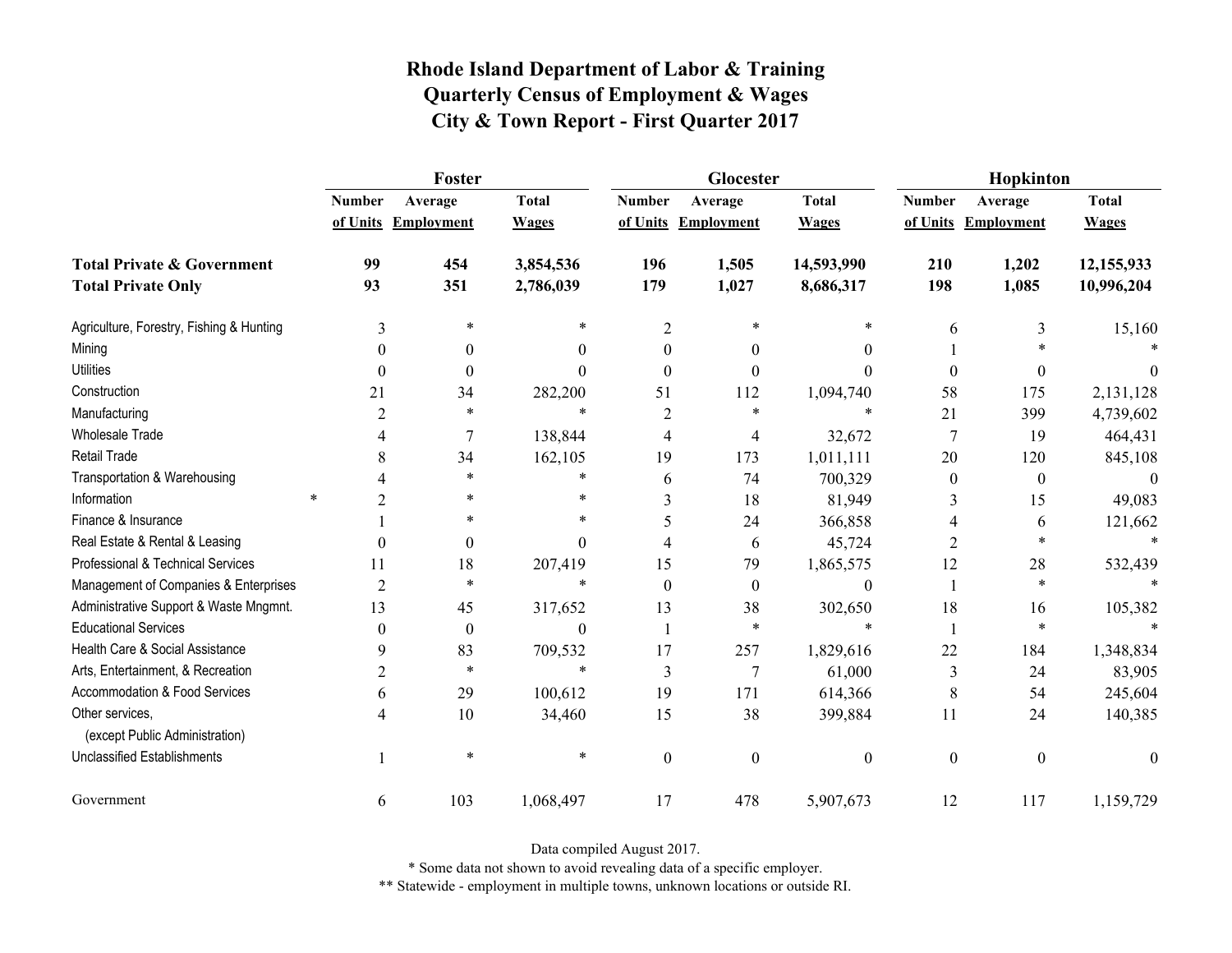|                                                   | <b>Jamestown</b> |                     |                  |                  | <b>Johnston</b>   |                  | Lincoln          |                     |                  |
|---------------------------------------------------|------------------|---------------------|------------------|------------------|-------------------|------------------|------------------|---------------------|------------------|
|                                                   | <b>Number</b>    | Average             | <b>Total</b>     | <b>Number</b>    | Average           | <b>Total</b>     | <b>Number</b>    | Average             | <b>Total</b>     |
|                                                   |                  | of Units Employment | <b>Wages</b>     | of Units         | <b>Employment</b> | <b>Wages</b>     |                  | of Units Employment | <b>Wages</b>     |
| <b>Total Private &amp; Government</b>             | 218              | 1,047               | 11,186,187       | 1,080            | 13,220            | 199,730,846      | 765              | 15,053              | 219,039,447      |
| <b>Total Private Only</b>                         | 203              | 713                 | 7,518,853        | 1,067            | 12,091            | 184,228,313      | 743              | 13,968              | 201,810,260      |
| Agriculture, Forestry, Fishing & Hunting          | 3                | $\ast$              | $\ast$           | 7                | $\ast$            | *                | $\overline{2}$   |                     |                  |
| Mining                                            | $\theta$         | $\mathbf{0}$        | $\boldsymbol{0}$ |                  | $\ast$            | $\ast$           | $\mathbf{0}$     | $\mathbf{0}$        | 0                |
| <b>Utilities</b>                                  | $\theta$         | $\Omega$            | $\Omega$         | $\overline{2}$   | *                 | $\ast$           | 3                |                     |                  |
| Construction                                      | 27               | 63                  | 825,145          | 163              | 668               | 8,904,527        | 92               | 778                 | 10,255,502       |
| Manufacturing                                     | 3                | 7                   | 70,535           | 71               | 881               | 8,377,603        | 43               | 2,006               | 27,142,817       |
| <b>Wholesale Trade</b>                            | 13               | 38                  | 1,128,005        | 45               | 239               | 3,364,000        | 60               | 526                 | 8,446,982        |
| Retail Trade                                      | 11               | 86                  | 473,845          | 142              | 1,612             | 12,561,891       | 56               | 850                 | 11,044,360       |
| Transportation & Warehousing                      | 4                | $\ast$              | $\ast$           | 39               | 454               | 4,364,542        | 18               | 394                 | 4,057,420        |
| Information                                       | 5                | 10                  | 110,056          | 8                | 402               | 14,065,768       | 14               | 190                 | 1,955,642        |
| Finance & Insurance                               |                  | 10                  | 225,186          | 25               | 1,460             | 77,478,622       | 29               | 2,630               | 64,490,222       |
| Real Estate & Rental & Leasing                    | 8                | 20                  | 179,252          | 36               | 311               | 3,869,355        | 19               | 33                  | 431,866          |
| Professional & Technical Services                 | 46               | 80                  | 1,545,713        | 76               | 205               | 2,222,706        | 117              | 637                 | 13,559,907       |
| Management of Companies & Enterprises             | $\overline{2}$   | $\ast$              | $\ast$           | $\overline{7}$   | $\ast$            | $\ast$           | 8                | 442                 | 12,290,718       |
| Administrative Support & Waste Mngmnt.            | 15               | 30                  | 412,916          | 113              | 1,692             | 14,603,406       | 55               | 817                 | 5,404,025        |
| <b>Educational Services</b>                       | $\overline{2}$   | $\ast$              | $\ast$           | 9                | 61                | 299,521          | 10               | 171                 | 3,014,888        |
| Health Care & Social Assistance                   | 14               | 105                 | 824,742          | 134              | 2,130             | 21,345,759       | 83               | 1,194               | 10,598,646       |
| Arts, Entertainment, & Recreation                 | 9                | 57                  | 438,420          | 9                | 65                | 357,663          | 14               | $\ast$              | $\ast$           |
| <b>Accommodation &amp; Food Services</b>          | 14               | 118                 | 522,290          | 87               | 1,199             | 4,953,500        | 51               | 825                 | 3,793,570        |
| Other services,<br>(except Public Administration) | 20               | 65                  | 579,103          | 93               | 504               | 3,757,370        | 69               | 342                 | 2,755,548        |
| <b>Unclassified Establishments</b>                | $\boldsymbol{0}$ | $\boldsymbol{0}$    | $\boldsymbol{0}$ | $\boldsymbol{0}$ | $\boldsymbol{0}$  | $\boldsymbol{0}$ | $\boldsymbol{0}$ | $\boldsymbol{0}$    | $\boldsymbol{0}$ |
| Government                                        | 15               | 334                 | 3,667,334        | 13               | 1,129             | 15,502,533       | 22               | 1,085               | 17,229,187       |

Data compiled August 2017.

\* Some data not shown to avoid revealing data of a specific employer.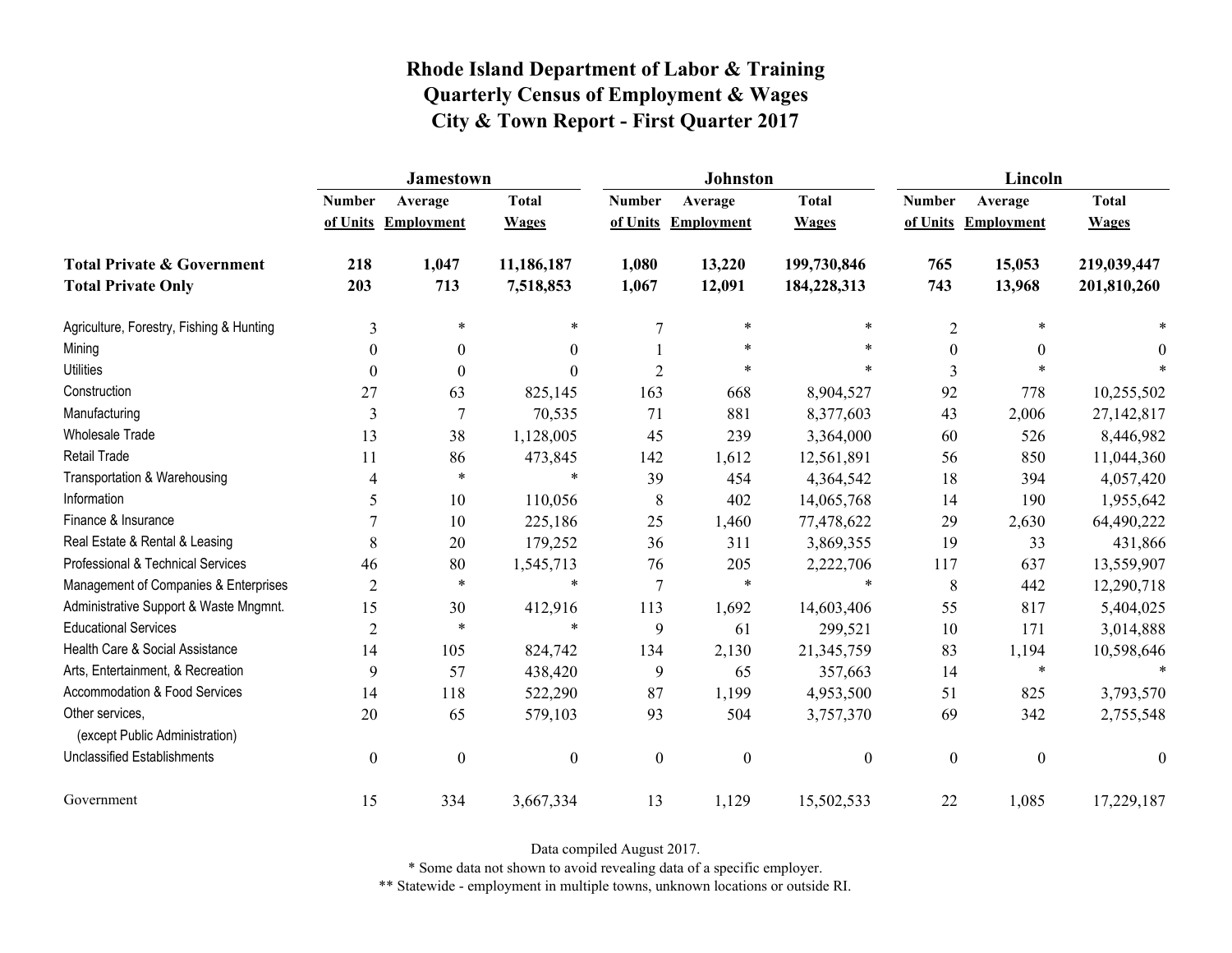|                                                   | <b>Little Compton</b> |                  |              |               | <b>Middletown</b>   |              | Narragansett     |                     |              |
|---------------------------------------------------|-----------------------|------------------|--------------|---------------|---------------------|--------------|------------------|---------------------|--------------|
|                                                   | <b>Number</b>         | Average          | <b>Total</b> | <b>Number</b> | Average             | <b>Total</b> | <b>Number</b>    | Average             | <b>Total</b> |
|                                                   | of Units              | Employment       | <b>Wages</b> |               | of Units Employment | <b>Wages</b> |                  | of Units Employment | <b>Wages</b> |
| <b>Total Private &amp; Government</b>             | 152                   | 621              | 6,086,011    | 712           | 10,737              | 133,596,488  | 480              | 4,072               | 39,535,069   |
| <b>Total Private Only</b>                         | 146                   | 494              | 4,744,816    | 699           | 10,126              | 124,322,342  | 462              | 3,171               | 25,886,698   |
| Agriculture, Forestry, Fishing & Hunting          | 9                     | 17               | 113,520      | 5             | 22                  | 267,613      | 8                | 22                  | 252,584      |
| Mining                                            | $\theta$              | $\theta$         | $\theta$     |               | $\ast$              |              | $\theta$         | $\boldsymbol{0}$    |              |
| <b>Utilities</b>                                  | $\theta$              | $\boldsymbol{0}$ | $\theta$     |               | $\ast$              |              |                  | $\ast$              |              |
| Construction                                      | 27                    | 112              | 1,163,723    | 68            | 441                 | 5,610,144    | 44               | 130                 | 1,265,423    |
| Manufacturing                                     | 2                     | $\ast$           | $\ast$       | 15            | 435                 | 10,383,393   | 10               | 268                 | 3,491,392    |
| <b>Wholesale Trade</b>                            |                       | 8                | 243,239      | 21            | 162                 | 2,131,032    | 23               | 76                  | 835,782      |
| Retail Trade                                      | 8                     | 34               | 179,233      | 88            | 1,442               | 11,240,844   | 47               | 603                 | 3,970,690    |
| Transportation & Warehousing                      |                       | $\ast$           | $\ast$       | 12            | 154                 | 1,979,994    | 10               | 76                  | 589,593      |
| Information                                       | 0                     | 0                | $\mathbf{0}$ | 12            | 169                 | 4,391,718    | 8                | 12                  | 436,355      |
| Finance & Insurance                               | 3                     | $\ast$           | $\ast$       | 32            | 648                 | 12,505,363   | 22               | 58                  | 976,783      |
| Real Estate & Rental & Leasing                    | $\overline{2}$        | $\ast$           | $\ast$       | 31            | 117                 | 1,167,677    | 23               | 117                 | 1,255,738    |
| Professional & Technical Services                 | 15                    | 26               | 315,673      | 106           | 2,463               | 42,508,866   | 62               | 134                 | 2,361,351    |
| Management of Companies & Enterprises             |                       | $\ast$           | $\ast$       | 9             | 327                 | 6,828,237    | 5                | $\ast$              |              |
| Administrative Support & Waste Mngmnt.            | 24                    | 28               | 234,656      | 46            | 162                 | 1,282,305    | 27               | 53                  | 505,005      |
| <b>Educational Services</b>                       | $\overline{2}$        | $\ast$           | $\ast$       | 10            | $\ast$              | $\ast$       | 6                | 5                   | 60,482       |
| Health Care & Social Assistance                   | 6                     | 21               | 138,376      | 72            | 1,296               | 10,639,960   | 37               | 405                 | 3,602,472    |
| Arts, Entertainment, & Recreation                 | $\overline{7}$        | 23               | 240,930      | 16            | 116                 | 682,829      | 11               | 47                  | 621,478      |
| Accommodation & Food Services                     | 10                    | 74               | 305,832      | 93            | 1,454               | 6,852,264    | 74               | 971                 | 4,256,614    |
| Other services.<br>(except Public Administration) | 21                    | 68               | 424,589      | 60            | 460                 | 2,527,405    | 44               | 178                 | 1,185,739    |
| <b>Unclassified Establishments</b>                |                       | $\ast$           | $\ast$       |               | $\ast$              | $\ast$       | $\boldsymbol{0}$ | $\boldsymbol{0}$    | $\theta$     |
| Government                                        | 6                     | 127              | 1,341,195    | 13            | 611                 | 9,274,146    | 18               | 901                 | 13,648,371   |

Data compiled August 2017.

\* Some data not shown to avoid revealing data of a specific employer.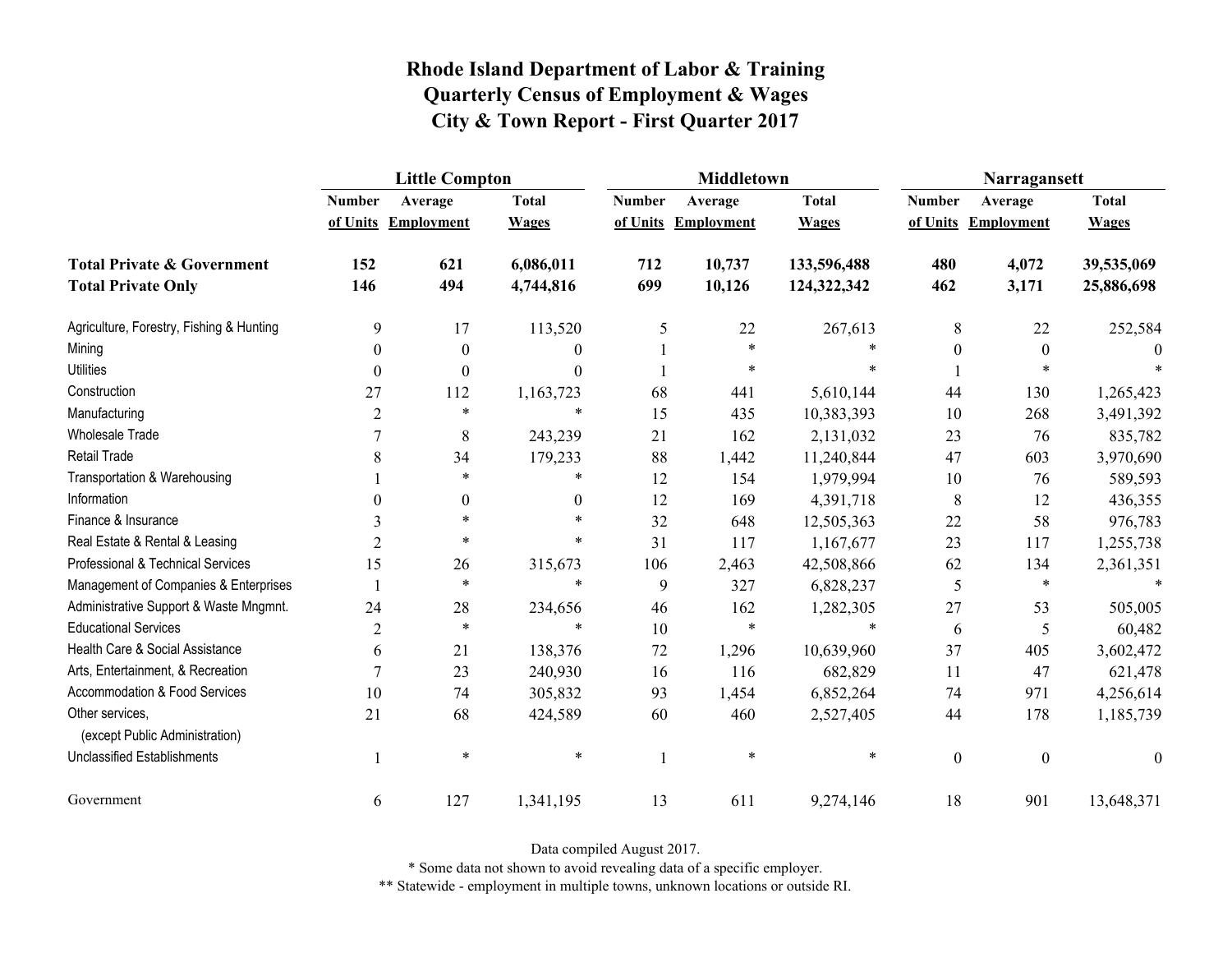|                                                   | <b>Newport</b>   |                     |                  |                  | <b>New Shoreham</b> |                  | <b>North Kingstown</b> |                     |              |  |
|---------------------------------------------------|------------------|---------------------|------------------|------------------|---------------------|------------------|------------------------|---------------------|--------------|--|
|                                                   | <b>Number</b>    | Average             | <b>Total</b>     | <b>Number</b>    | Average             | <b>Total</b>     | <b>Number</b>          | Average             | <b>Total</b> |  |
|                                                   |                  | of Units Employment | <b>Wages</b>     |                  | of Units Employment | <b>Wages</b>     |                        | of Units Employment | <b>Wages</b> |  |
| <b>Total Private &amp; Government</b>             | 1,316            | 16,415              | 215,242,641      | 220              | 436                 | 4,296,076        | 1,007                  | 16,374              | 205,630,767  |  |
| <b>Total Private Only</b>                         | 1,281            | 10,800              | 103,133,771      | 206              | 317                 | 3,032,320        | 987                    | 15,019              | 185,733,888  |  |
| Agriculture, Forestry, Fishing & Hunting          | 4                | 23                  | 225,575          | 3                | 5                   | 13,435           | 11                     | 41                  | 1,397,324    |  |
| Mining                                            | 0                | $\theta$            | 0                | $\mathbf{0}$     | $\theta$            | $\theta$         | $\theta$               | $\theta$            |              |  |
| <b>Utilities</b>                                  | $\theta$         | $\theta$            | 0                |                  | $\ast$              | $\ast$           |                        | $\ast$              |              |  |
| Construction                                      | 90               | 308                 | 3,763,993        | 31               | 55                  | 574,474          | 99                     | 347                 | 4,598,134    |  |
| Manufacturing                                     | 27               | 123                 | 1,469,316        | 7                | 8                   | 67,324           | 65                     | 6,287               | 95,234,473   |  |
| Wholesale Trade                                   | 41               | 119                 | 2,315,798        |                  | $\ast$              | $\ast$           | 82                     | 559                 | 10,559,473   |  |
| <b>Retail Trade</b>                               | 204              | 1,392               | 9,000,170        | 32               | 54                  | 552,231          | 98                     | 1,872               | 13,884,701   |  |
| Transportation & Warehousing                      | 38               | 159                 | 1,623,101        | 5                | 6                   | 31,557           | 39                     | 440                 | 4,839,275    |  |
| Information                                       | 24               | 228                 | 2,382,788        | $\overline{2}$   | $\ast$              | $\ast$           | 17                     | 156                 | 4,032,474    |  |
| Finance & Insurance                               | 41               | 184                 | 5,016,865        |                  | $\ast$              | $\ast$           | 47                     | 372                 | 6,411,793    |  |
| Real Estate & Rental & Leasing                    | 53               | 344                 | 3,615,774        | 14               | 32                  | 237,815          | 22                     | 84                  | 946,523      |  |
| Professional & Technical Services                 | 161              | 560                 | 10,199,256       | 5                | $\overline{2}$      | 24,242           | 139                    | 411                 | 6,851,530    |  |
| Management of Companies & Enterprises             | 10               | $\ast$              | $\ast$           |                  | $\ast$              | $\ast$           | 15                     | 677                 | 9,523,383    |  |
| Administrative Support & Waste Mngmnt.            | 110              | 330                 | 3,474,052        | 14               | 13                  | 91,423           | 70                     | 459                 | 3,436,114    |  |
| <b>Educational Services</b>                       | 22               | 722                 | 8,402,056        |                  | $\ast$              | $\ast$           | 15                     | 109                 | 626,148      |  |
| Health Care & Social Assistance                   | 75               | 1,536               | 16,759,091       | 3                | 13                  | 189,536          | 92                     | 1,688               | 13,813,364   |  |
| Arts, Entertainment, & Recreation                 | 46               | 712                 | 6,406,102        | 13               | 12                  | 159,566          | 32                     | 201                 | 1,388,896    |  |
| Accommodation & Food Services                     | 178              | 3,167               | 19,478,434       | 59               | 84                  | 685,138          | 59                     | 845                 | 3,299,307    |  |
| Other services,<br>(except Public Administration) | 157              | 767                 | 7,335,944        | 13               | 11                  | 89,743           | 83                     | 411                 | 3,035,291    |  |
| <b>Unclassified Establishments</b>                | $\boldsymbol{0}$ | $\boldsymbol{0}$    | $\boldsymbol{0}$ | $\boldsymbol{0}$ | $\boldsymbol{0}$    | $\boldsymbol{0}$ |                        | $\ast$              |              |  |
| Government                                        | 35               | 5,615               | 112,108,870      | 14               | 119                 | 1,263,756        | 20                     | 1,355               | 19,896,879   |  |

Data compiled August 2017.

\* Some data not shown to avoid revealing data of a specific employer.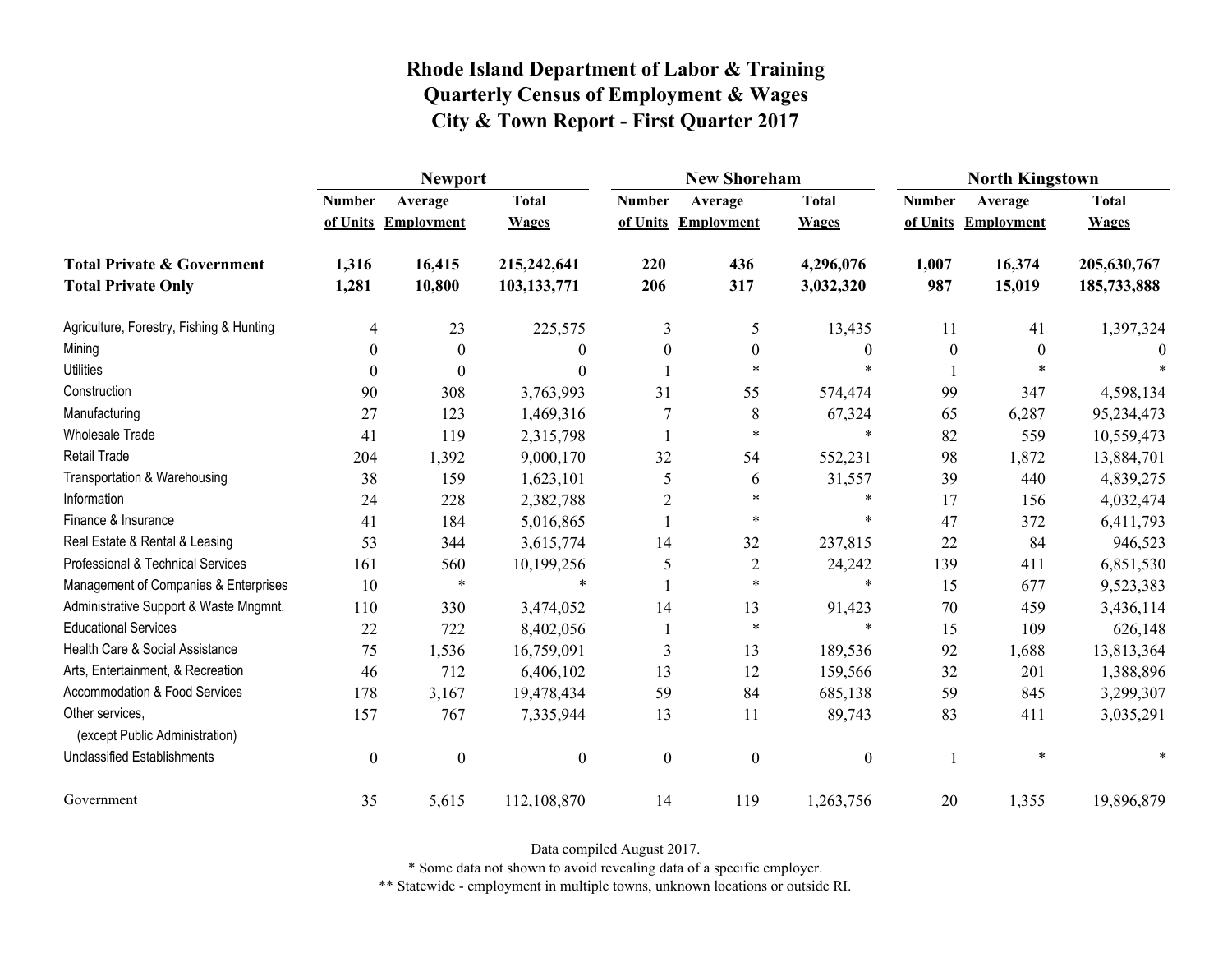|                                                   | <b>North Providence</b> |                     |              |                  | <b>North Smithfield</b> |              | Pawtucket        |                     |                  |
|---------------------------------------------------|-------------------------|---------------------|--------------|------------------|-------------------------|--------------|------------------|---------------------|------------------|
|                                                   | <b>Number</b>           | Average             | <b>Total</b> | <b>Number</b>    | Average                 | <b>Total</b> | <b>Number</b>    | Average             | <b>Total</b>     |
|                                                   |                         | of Units Employment | <b>Wages</b> |                  | of Units Employment     | <b>Wages</b> |                  | of Units Employment | <b>Wages</b>     |
| <b>Total Private &amp; Government</b>             | 683                     | 6,769               | 59,664,625   | 405              | 4,892                   | 45,016,518   | 1,598            | 22,472              | 341,857,422      |
| <b>Total Private Only</b>                         | 673                     | 5,872               | 48,288,621   | 396              | 4,509                   | 40,144,128   | 1,575            | 20,272              | 307,172,602      |
| Agriculture, Forestry, Fishing & Hunting          | $\boldsymbol{0}$        | 0                   | $\mathbf{0}$ | $\overline{2}$   | $\ast$                  | $\ast$       | 0                | $\theta$            | $\bf{0}$         |
| Mining                                            |                         | $\ast$              |              | $\overline{2}$   | $\ast$                  | $\ast$       | $\theta$         | $\theta$            | $\theta$         |
| <b>Utilities</b>                                  | $\theta$                | $\theta$            | $\Omega$     | $\boldsymbol{0}$ | $\boldsymbol{0}$        | $\theta$     | 3                |                     |                  |
| Construction                                      | 69                      | 195                 | 2,424,339    | 67               | 153                     | 1,355,011    | 148              | 1,030               | 15,166,081       |
| Manufacturing                                     | 27                      | 216                 | 2,045,034    | 20               | 561                     | 5,665,976    | 134              | 3,714               | 43,265,108       |
| <b>Wholesale Trade</b>                            | 24                      | 114                 | 1,614,876    | 24               | 165                     | 2,352,125    | 79               | 584                 | 7,047,906        |
| <b>Retail Trade</b>                               | 89                      | 941                 | 6,725,459    | 42               | 1,090                   | 8,393,446    | 173              | 1,498               | 11,464,557       |
| Transportation & Warehousing                      | 20                      | 158                 | 1,153,814    | 11               | 356                     | 3,860,122    | 63               | 554                 | 5,401,342        |
| Information                                       | 8                       | 11                  | 125,645      | 3                | $\ast$                  | $\ast$       | 23               | 66                  | 1,115,582        |
| Finance & Insurance                               | 27                      | 122                 | 1,935,125    | 15               | 50                      | 969,438      | 49               | 575                 | 13,069,806       |
| Real Estate & Rental & Leasing                    | 32                      | 127                 | 1,073,894    | 13               | 20                      | 129,278      | 45               | 172                 | 1,518,146        |
| Professional & Technical Services                 | 57                      | 174                 | 2,377,241    | 49               | 261                     | 3,922,391    | 140              | 779                 | 12,073,700       |
| Management of Companies & Enterprises             | 5                       | $\ast$              | $\ast$       |                  | $\ast$                  | $\ast$       | 12               | $\ast$              | $\ast$           |
| Administrative Support & Waste Mngmnt.            | 53                      | 565                 | 3,226,230    | 26               | 176                     | 2,005,663    | 117              | 2,077               | 19,172,809       |
| <b>Educational Services</b>                       | 6                       | 13                  | 49,551       | 4                | $\ast$                  | $\ast$       | 24               | 365                 | 3,268,297        |
| Health Care & Social Assistance                   | 107                     | 2,013               | 19,271,779   | 52               | 773                     | 6,237,572    | 229              | 4,329               | 38,029,375       |
| Arts, Entertainment, & Recreation                 | 6                       | 55                  | 235,784      | 5                | 84                      | 542,047      | 26               | 284                 | 3,415,273        |
| Accommodation & Food Services                     | 64                      | 724                 | 2,940,870    | 26               | 569                     | 2,279,831    | 144              | 1,656               | 7,392,583        |
| Other services,<br>(except Public Administration) | 76                      | 319                 | 2,195,414    | 33               | 188                     | 1,700,325    | 166              | 1,184               | 7,525,350        |
| <b>Unclassified Establishments</b>                | $\overline{2}$          | $\ast$              | $\ast$       |                  | $\ast$                  | $\ast$       | $\boldsymbol{0}$ | $\boldsymbol{0}$    | $\boldsymbol{0}$ |
| Government                                        | 10                      | 897                 | 11,376,004   | 9                | 383                     | 4,872,390    | 23               | 2,200               | 34,684,820       |

Data compiled August 2017.

\* Some data not shown to avoid revealing data of a specific employer.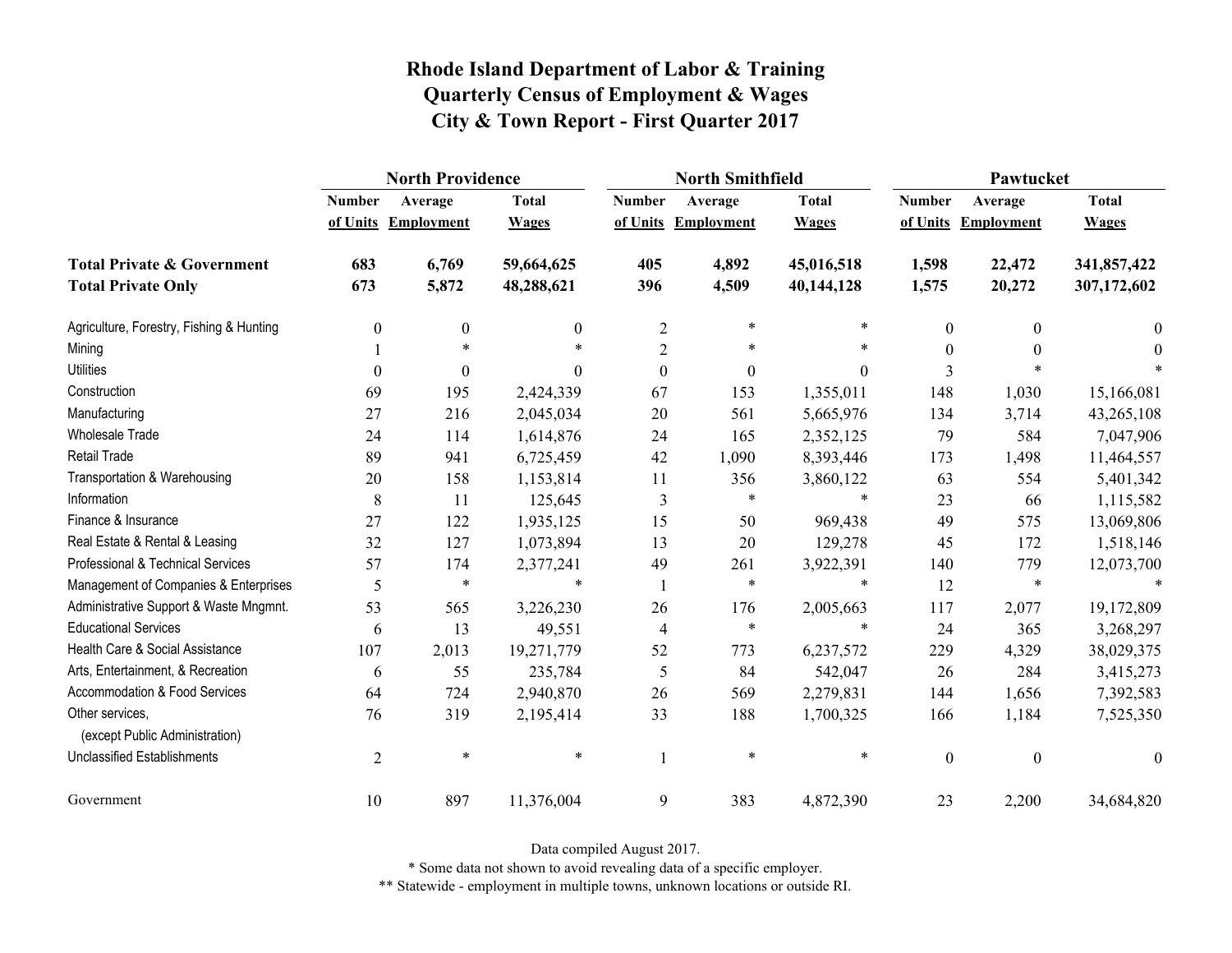|                                                   | Portsmouth       |                     |                  |                  | Providence          |               | <b>Richmond</b>  |                     |                  |
|---------------------------------------------------|------------------|---------------------|------------------|------------------|---------------------|---------------|------------------|---------------------|------------------|
|                                                   | <b>Number</b>    | Average             | <b>Total</b>     | <b>Number</b>    | Average             | <b>Total</b>  | <b>Number</b>    | Average             | <b>Total</b>     |
|                                                   |                  | of Units Employment | <b>Wages</b>     |                  | of Units Employment | <b>Wages</b>  |                  | of Units Employment | <b>Wages</b>     |
| <b>Total Private &amp; Government</b>             | 554              | 5,592               | 84,609,837       | 5,748            | 111,124             | 1,684,696,815 | 162              | 1,982               | 20,480,759       |
| <b>Total Private Only</b>                         | 538              | 4,844               | 76,516,487       | 5,653            | 96,421              | 1,421,800,699 | 154              | 1,304               | 10,093,969       |
| Agriculture, Forestry, Fishing & Hunting          | 13               | 33                  | 211,179          |                  | $\ast$              | $\ast$        | 8                | 25                  | 353,301          |
| Mining                                            | $\theta$         | $\boldsymbol{0}$    | $\boldsymbol{0}$ | $\boldsymbol{0}$ | $\boldsymbol{0}$    | $\Omega$      |                  | $\ast$              |                  |
| <b>Utilities</b>                                  |                  | $\ast$              | *                | 8                | 529                 | 14,070,110    | $\Omega$         | $\theta$            | 0                |
| Construction                                      | 67               | 327                 | 3,917,312        | 252              | 2,213               | 45,951,116    | 24               | 95                  | 965,175          |
| Manufacturing                                     | 20               | 1,341               | 38, 344, 343     | 223              | 3,686               | 41,586,847    | 4                | $\ast$              |                  |
| <b>Wholesale Trade</b>                            | 28               | 90                  | 1,854,423        | 223              | 2,760               | 44,818,746    | 6                | $\ast$              |                  |
| <b>Retail Trade</b>                               | 55               | 517                 | 4,885,054        | 641              | 6,810               | 44,083,565    | 22               | 303                 | 2,013,069        |
| Transportation & Warehousing                      | 9                | 93                  | 669,846          | 98               | 792                 | 6,328,287     | $\mathfrak{Z}$   | $\ast$              |                  |
| Information                                       | 16               | 52                  | 898,623          | 139              | 1,684               | 25,241,829    | 2                | $\ast$              |                  |
| Finance & Insurance                               | 24               | 152                 | 5,126,458        | 315              | 5,750               | 206, 193, 493 | 6                | 40                  | 484,352          |
| Real Estate & Rental & Leasing                    | 15               | 54                  | 686,719          | 195              | 1,596               | 19,460,032    | $\theta$         | $\boldsymbol{0}$    | $\Omega$         |
| Professional & Technical Services                 | 77               | 142                 | 2,007,922        | 993              | 6,973               | 146,848,930   | 14               | 90                  | 1,076,541        |
| Management of Companies & Enterprises             | 6                | *                   | $\ast$           | 56               | 3,189               | 129,448,847   | $\boldsymbol{0}$ | $\overline{0}$      | $\theta$         |
| Administrative Support & Waste Mngmnt.            | 35               | 253                 | 1,664,869        | 320              | 7,242               | 61,430,986    | 13               | 42                  | 386,158          |
| <b>Educational Services</b>                       | 16               | 287                 | 2,818,547        | 132              | 11,590              | 163,390,062   |                  | $\ast$              | $\ast$           |
| Health Care & Social Assistance                   | 45               | 878                 | 8,644,888        | 737              | 26,813              | 376,160,164   | 10               | 65                  | 555,294          |
| Arts, Entertainment, & Recreation                 | 8                | 57                  | 627,081          | 65               | 976                 | 6,949,533     | 7                | 94                  | 233,339          |
| Accommodation & Food Services                     | 45               | 372                 | 2,289,070        | 601              | 9,723               | 53,110,171    | 19               | 242                 | 973,134          |
| Other services,<br>(except Public Administration) | 58               | 187                 | 1,747,144        | 648              | 4,086               | 36,610,960    | 14               | 30                  | 167,383          |
| <b>Unclassified Establishments</b>                | $\boldsymbol{0}$ | $\boldsymbol{0}$    | $\boldsymbol{0}$ | 6                | $\ast$              | $\ast$        | $\boldsymbol{0}$ | $\boldsymbol{0}$    | $\boldsymbol{0}$ |
| Government                                        | 16               | 748                 | 8,093,350        | 95               | 14,703              | 262,896,116   | 8                | 678                 | 10,386,790       |

Data compiled August 2017.

\* Some data not shown to avoid revealing data of a specific employer.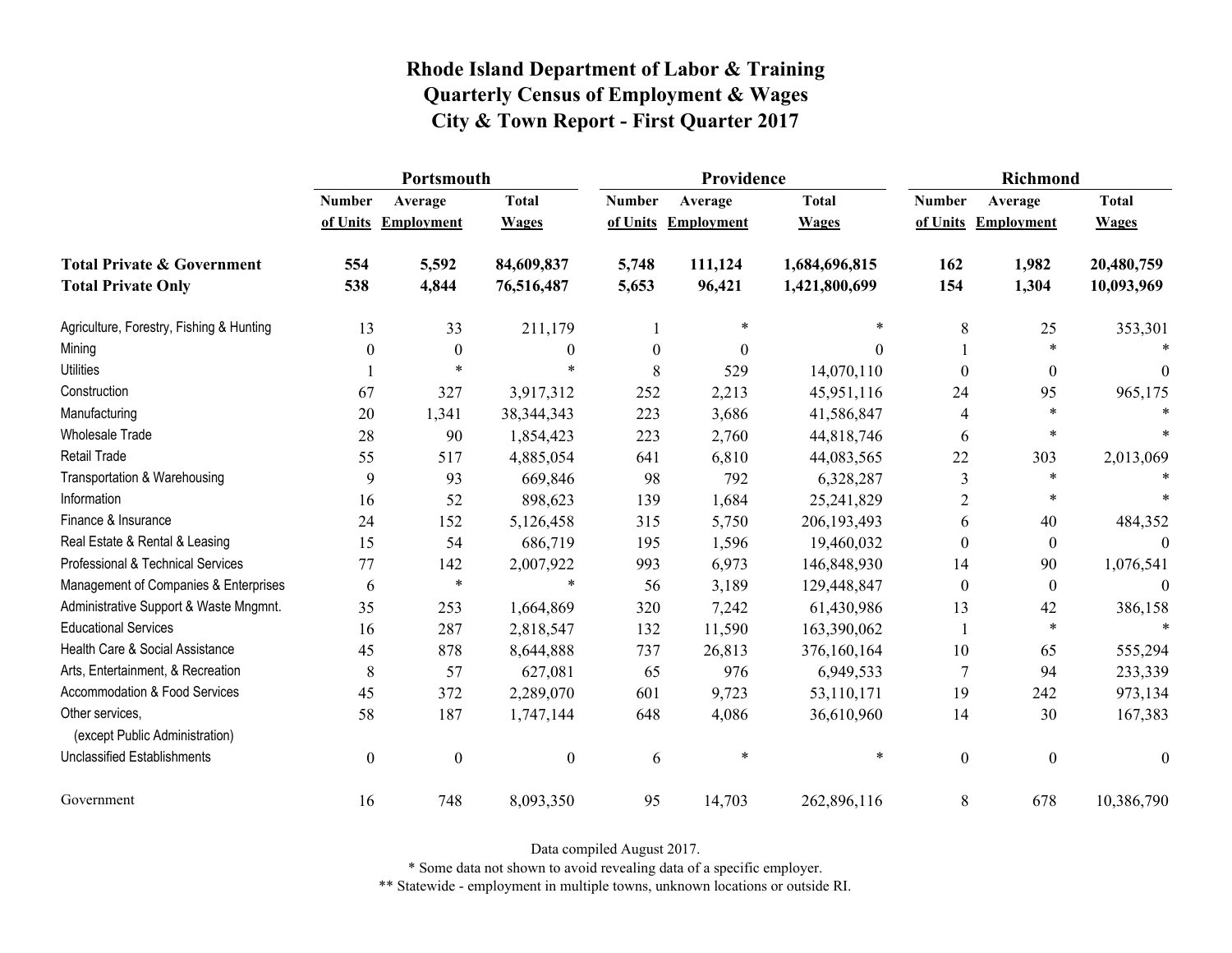|                                                   | <b>Scituate</b>  |                     |                  |                  | <b>Smithfield</b> |                  | <b>South Kingstown</b> |                     |              |
|---------------------------------------------------|------------------|---------------------|------------------|------------------|-------------------|------------------|------------------------|---------------------|--------------|
|                                                   | <b>Number</b>    | Average             | <b>Total</b>     | <b>Number</b>    | Average           | <b>Total</b>     | <b>Number</b>          | Average             | <b>Total</b> |
|                                                   |                  | of Units Employment | <b>Wages</b>     | of Units         | <b>Employment</b> | <b>Wages</b>     |                        | of Units Employment | <b>Wages</b> |
| <b>Total Private &amp; Government</b>             | 262              | 1,650               | 17,125,970       | 884              | 14,722            | 274,713,978      | 1,037                  | 13,765              | 165,537,884  |
| <b>Total Private Only</b>                         | 250              | 1,045               | 8,037,784        | 869              | 14,062            | 265,908,178      | 1,015                  | 9,559               | 109,896,987  |
| Agriculture, Forestry, Fishing & Hunting          | 9                | 25                  | 171,892          | 5                | 5                 | 24,950           | 22                     | 67                  | 420,745      |
| Mining                                            | 0                | $\boldsymbol{0}$    | $\boldsymbol{0}$ |                  | $\ast$            | $\ast$           |                        | $\ast$              |              |
| <b>Utilities</b>                                  | $\theta$         | $\theta$            | $\boldsymbol{0}$ | $\boldsymbol{0}$ | $\theta$          | $\boldsymbol{0}$ |                        | *                   |              |
| Construction                                      | 62               | 193                 | 1,936,651        | 131              | 785               | 12,325,951       | 124                    | 349                 | 4,104,863    |
| Manufacturing                                     | 10               | 18                  | 153,533          | 59               | 1,333             | 25,662,515       | 28                     | 510                 | 14,976,659   |
| <b>Wholesale Trade</b>                            | 8                | 23                  | 228,185          | 46               | 734               | 15,401,710       | 46                     | 601                 | 14,461,003   |
| Retail Trade                                      | 21               | 202                 | 1,344,542        | 111              | 1,968             | 12,178,456       | 109                    | 1,187               | 9,586,723    |
| Transportation & Warehousing                      | 14               | 47                  | 611,839          | 15               | 109               | 1,367,949        | $\,8\,$                | 143                 | 988,792      |
| Information                                       | 3                | 27                  | 151,145          | $\,8\,$          | 171               | 3,071,836        | 25                     | 130                 | 2,388,106    |
| Finance & Insurance                               | 10               | 8                   | 72,605           | 46               | 3,308             | 139, 111, 217    | 35                     | 310                 | 5,465,846    |
| Real Estate & Rental & Leasing                    | 9                | 14                  | 113,959          | 21               | 115               | 2,207,784        | 24                     | 241                 | 1,222,793    |
| Professional & Technical Services                 | 26               | 93                  | 918,353          | 112              | 374               | 6,224,477        | 126                    | 414                 | 7,449,600    |
| Management of Companies & Enterprises             | $\theta$         | $\boldsymbol{0}$    | $\boldsymbol{0}$ | $\overline{7}$   | 81                | 2,335,495        | 9                      | 37                  | 1,208,230    |
| Administrative Support & Waste Mngmnt.            | 18               | 32                  | 302,856          | 60               | 536               | 6,552,183        | 81                     | 274                 | 2,300,684    |
| <b>Educational Services</b>                       |                  | $\ast$              | $\ast$           | 8                | $\ast$            | $\ast$           | 20                     | 319                 | 2,712,706    |
| Health Care & Social Assistance                   | 23               | 116                 | 669,935          | 81               | 1,620             | 12,527,558       | 119                    | 2,856               | 30,588,367   |
| Arts, Entertainment, & Recreation                 | $\overline{2}$   | $\ast$              | $\ast$           | 15               | 79                | 540,209          | 31                     | 161                 | 1,004,945    |
| <b>Accommodation &amp; Food Services</b>          | 16               | 180                 | 780,950          | 75               | 1,345             | 6,091,524        | 108                    | 1,378               | 6,229,883    |
| Other services,<br>(except Public Administration) | 18               | 65                  | 536,495          | 67               | 603               | 6,635,191        | 97                     | 555                 | 4,430,505    |
| <b>Unclassified Establishments</b>                | $\boldsymbol{0}$ | $\boldsymbol{0}$    | $\boldsymbol{0}$ |                  | $\ast$            | $\ast$           |                        | $\ast$              |              |
| Government                                        | 12               | 605                 | 9,088,186        | 15               | 660               | 8,805,800        | 22                     | 4,206               | 55,640,897   |

Data compiled August 2017.

\* Some data not shown to avoid revealing data of a specific employer.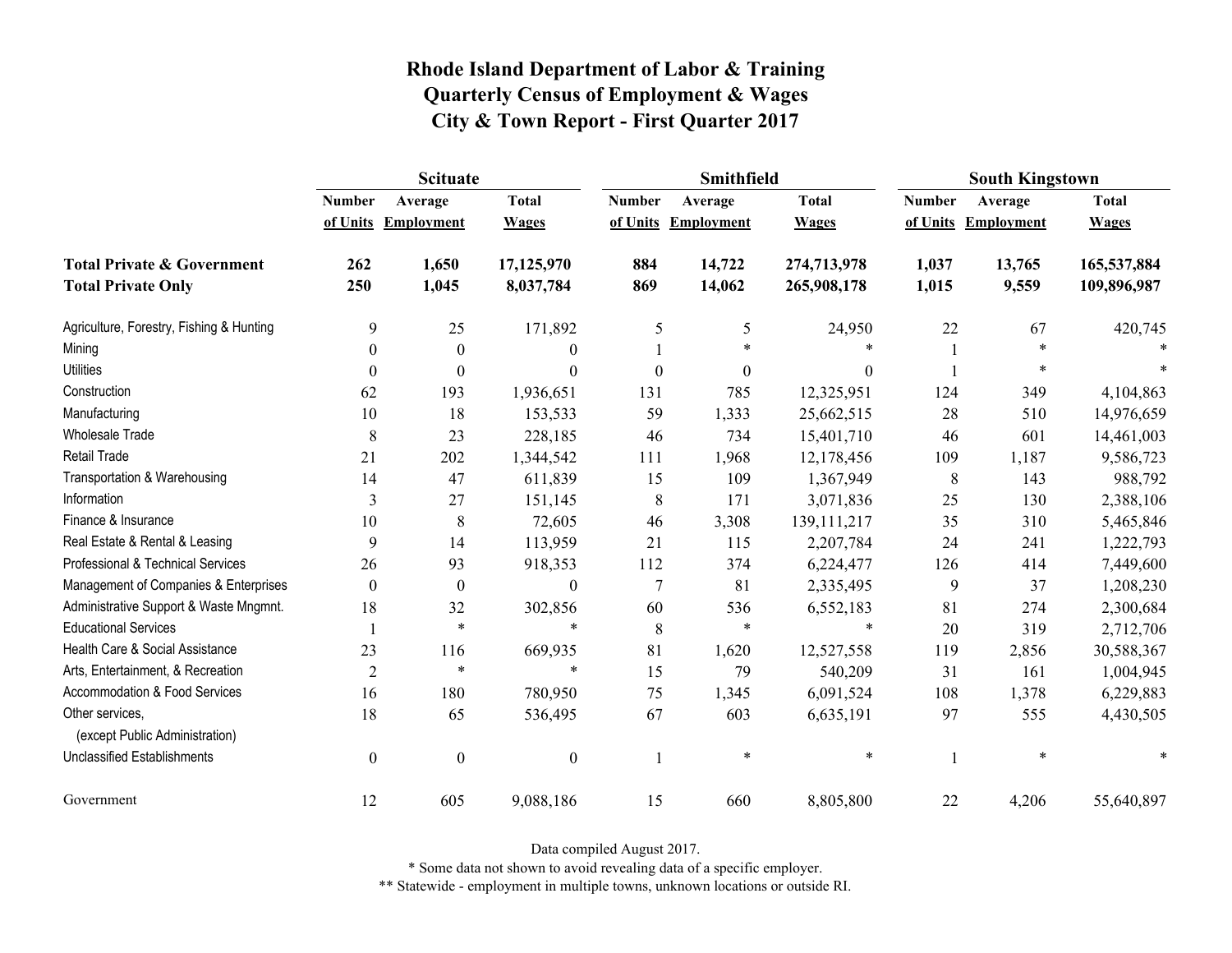|                                                   | <b>Tiverton</b>  |                     |                  |                  | Warren              |                  | Warwick        |                     |              |  |
|---------------------------------------------------|------------------|---------------------|------------------|------------------|---------------------|------------------|----------------|---------------------|--------------|--|
|                                                   | <b>Number</b>    | Average             | <b>Total</b>     | <b>Number</b>    | Average             | <b>Total</b>     | <b>Number</b>  | Average             | <b>Total</b> |  |
|                                                   |                  | of Units Employment | <b>Wages</b>     |                  | of Units Employment | <b>Wages</b>     |                | of Units Employment | <b>Wages</b> |  |
| <b>Total Private &amp; Government</b>             | 374              | 2,597               | 25,242,279       | 386              | 3,718               | 35,989,303       | 3,168          | 46,873              | 569,014,976  |  |
| <b>Total Private Only</b>                         | 362              | 2,063               | 18,480,455       | 379              | 3,559               | 34,022,291       | 3,137          | 42,923              | 503,718,744  |  |
| Agriculture, Forestry, Fishing & Hunting          | $\overline{7}$   | 19                  | 58,398           |                  | $\ast$              | $\ast$           | 6              | $\ast$              |              |  |
| Mining                                            | $\theta$         | $\boldsymbol{0}$    | $\Omega$         | $\theta$         | $\mathbf{0}$        | $\theta$         | 0              | $\theta$            | $\theta$     |  |
| <b>Utilities</b>                                  | 3                | 30                  | 945,502          | $\boldsymbol{0}$ | $\boldsymbol{0}$    | $\boldsymbol{0}$ | $\Omega$       | $\theta$            | $\theta$     |  |
| Construction                                      | 46               | 178                 | 2,111,190        | 49               | 115                 | 1,547,519        | 279            | 1,883               | 27,442,588   |  |
| Manufacturing                                     | 14               | 72                  | 509,600          | 36               | 822                 | 11,995,604       | 122            | 2,813               | 47,676,296   |  |
| <b>Wholesale Trade</b>                            | 18               | 98                  | 1,144,585        | $20\,$           | 117                 | 1,884,123        | 199            | 1,802               | 29,055,512   |  |
| <b>Retail Trade</b>                               | 58               | 553                 | 5,565,483        | 42               | 309                 | 1,997,388        | 398            | 7,366               | 55,954,911   |  |
| Transportation & Warehousing                      | 10               | 64                  | 369,674          | 4                | 137                 | 855,982          | 75             | 2,093               | 22,078,803   |  |
| Information                                       |                  | $\ast$              | $\ast$           | 6                | 30                  | 377,696          | 40             | 426                 | 5,343,649    |  |
| Finance & Insurance                               | 14               | 54                  | 825,253          | 13               | 192                 | 2,001,026        | 204            | 2,685               | 54,598,756   |  |
| Real Estate & Rental & Leasing                    | 3                | $\overline{4}$      | 71,060           | 8                | 29                  | 219,297          | 121            | 1,130               | 11,659,317   |  |
| Professional & Technical Services                 | 36               | 58                  | 1,138,650        | 34               | 221                 | 2,499,381        | 431            | 2,111               | 31,219,818   |  |
| Management of Companies & Enterprises             |                  | $\ast$              | $\ast$           |                  | $\ast$              | $\ast$           | 27             | 1,579               | 43,589,603   |  |
| Administrative Support & Waste Mngmnt.            | 33               | 43                  | 648,800          | 25               | 117                 | 800,018          | 209            | 2,410               | 18,672,802   |  |
| <b>Educational Services</b>                       | 5                | 20                  | 84,781           | 6                | 84                  | 952,201          | 39             | 623                 | 5,887,557    |  |
| Health Care & Social Assistance                   | 32               | 357                 | 2,772,596        | 38               | 541                 | 4,795,738        | 403            | 8,447               | 109,764,061  |  |
| Arts, Entertainment, & Recreation                 | $\overline{4}$   | 15                  | 38,384           | $\tau$           | 47                  | 211,198          | 40             | 512                 | 2,826,429    |  |
| Accommodation & Food Services                     | 32               | 379                 | 1,479,974        | 43               | 608                 | 2,439,290        | 256            | 5,377               | 25,449,084   |  |
| Other services,<br>(except Public Administration) | 45               | 116                 | 656,233          | 46               | 183                 | 1,328,882        | 286            | 1,649               | 12,402,740   |  |
| <b>Unclassified Establishments</b>                | $\boldsymbol{0}$ | $\boldsymbol{0}$    | $\boldsymbol{0}$ | $\boldsymbol{0}$ | $\boldsymbol{0}$    | $\boldsymbol{0}$ | $\overline{2}$ | $\ast$              | $\ast$       |  |
| Government                                        | 12               | 534                 | 6,761,824        | $\tau$           | 159                 | 1,967,012        | 31             | 3,950               | 65,296,232   |  |

Data compiled August 2017.

\* Some data not shown to avoid revealing data of a specific employer.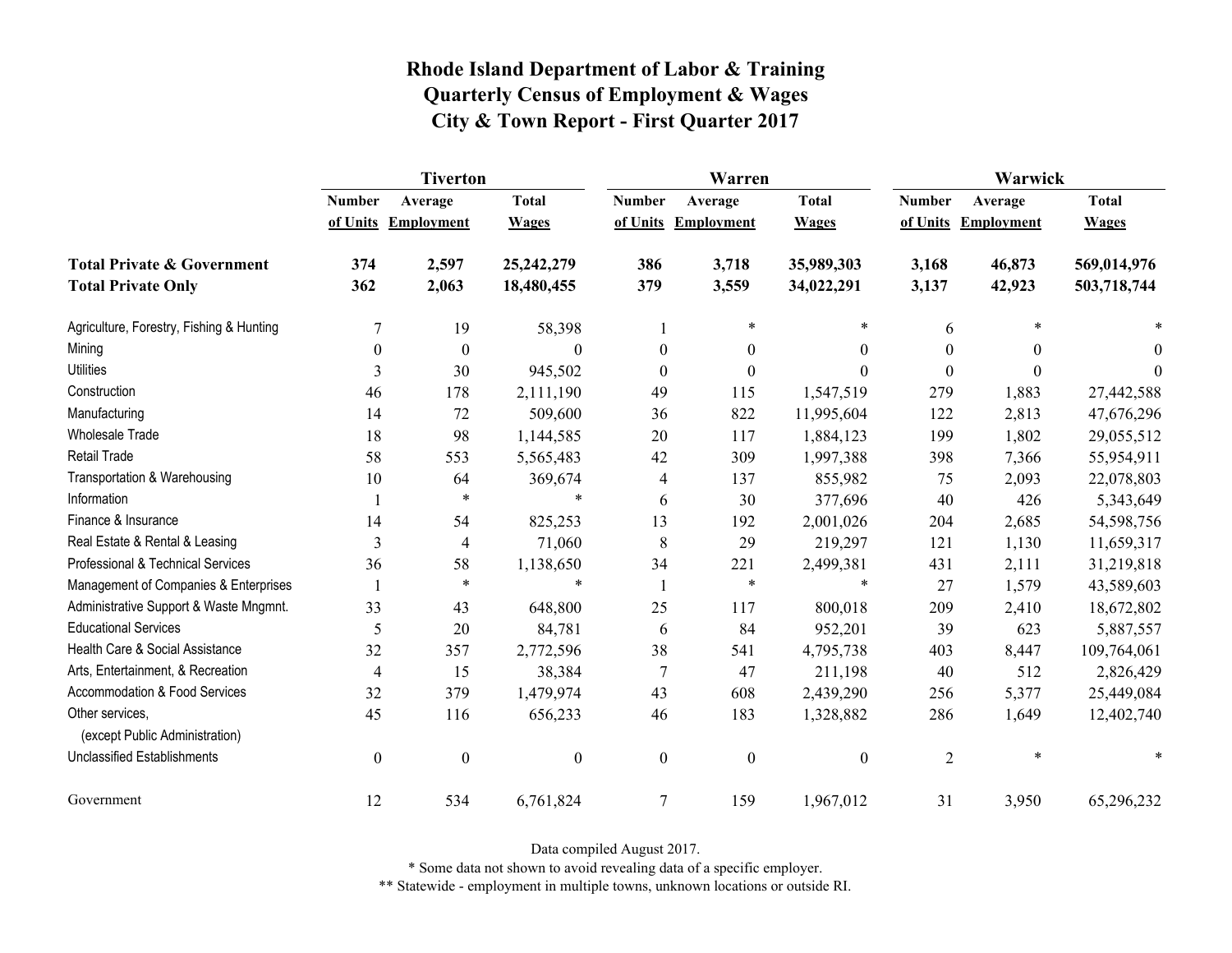|                                                   | Westerly         |                  |                  |                  | <b>West Greenwich</b> |                  |                  | <b>West Warwick</b> |              |  |
|---------------------------------------------------|------------------|------------------|------------------|------------------|-----------------------|------------------|------------------|---------------------|--------------|--|
|                                                   | <b>Number</b>    | Average          | <b>Total</b>     | <b>Number</b>    | Average               | <b>Total</b>     | <b>Number</b>    | Average             | <b>Total</b> |  |
|                                                   | of Units         | Employment       | <b>Wages</b>     |                  | of Units Employment   | <b>Wages</b>     |                  | of Units Employment | <b>Wages</b> |  |
| <b>Total Private &amp; Government</b>             | 862              | 8,941            | 87,714,292       | 218              | 3,120                 | 67,353,837       | 587              | 7,698               | 102,600,572  |  |
| <b>Total Private Only</b>                         | 844              | 7,883            | 75,829,154       | 208              | 2,741                 | 62,396,040       | 572              | 6,657               | 87,540,704   |  |
| Agriculture, Forestry, Fishing & Hunting          | 3                | $\ast$           | $\ast$           |                  | $\ast$                | $\ast$           | $\boldsymbol{0}$ | $\Omega$            | $\theta$     |  |
| Mining                                            |                  | $\ast$           |                  |                  | $\ast$                |                  | $\theta$         |                     | $\Omega$     |  |
| <b>Utilities</b>                                  |                  | $\ast$           | $\ast$           | $\theta$         | $\mathbf{0}$          | $\theta$         | $\boldsymbol{0}$ | $\Omega$            | $\Omega$     |  |
| Construction                                      | 87               | 277              | 3,437,676        | 35               | 100                   | 1,076,256        | 66               | 321                 | 3,465,518    |  |
| Manufacturing                                     | 24               | 554              | 6,932,268        | 9                | 841                   | 35,909,951       | 26               | 1,262               | 19,153,822   |  |
| <b>Wholesale Trade</b>                            | 29               | 71               | 940,407          | 13               | 258                   | 4,996,181        | 28               | 312                 | 5,833,997    |  |
| Retail Trade                                      | 139              | 1,981            | 14,375,467       | 15               | 110                   | 769,307          | 81               | 937                 | 8,740,438    |  |
| Transportation & Warehousing                      | 10               | 46               | 389,929          | 8                | 193                   | 2,191,358        | 14               | 432                 | 5,527,242    |  |
| Information                                       | 14               | 113              | 1,607,563        | 3                | 14                    | 422,403          | 13               | $\ast$              |              |  |
| Finance & Insurance                               | 27               | 203              | 3,255,635        | 8                | 27                    | 338,693          | 22               | 115                 | 2,547,505    |  |
| Real Estate & Rental & Leasing                    | 24               | 63               | 499,320          | 6                | $\ast$                | $\ast$           | 18               | 51                  | 474,901      |  |
| Professional & Technical Services                 | 75               | 277              | 3,719,121        | 30               | 457                   | 10,598,758       | 55               | 242                 | 3,664,588    |  |
| Management of Companies & Enterprises             | 6                | $\ast$           | $\ast$           |                  | $\ast$                | $\ast$           | 3                | 152                 | 6,436,130    |  |
| Administrative Support & Waste Mngmnt.            | 56               | 138              | 1,024,102        | 25               | 170                   | 1,332,629        | 41               | 216                 | 1,740,877    |  |
| <b>Educational Services</b>                       | 7                | 71               | 289,047          | 1                | $\ast$                | $\ast$           | $\overline{7}$   | 86                  | 343,413      |  |
| Health Care & Social Assistance                   | 107              | 1,766            | 16,903,708       | 17               | 144                   | 943,819          | 61               | 899                 | 7,780,649    |  |
| Arts, Entertainment, & Recreation                 | 33               | 297              | 2,335,737        | $\overline{2}$   | $\ast$                | $\ast$           | 8                | $\ast$              | $\ast$       |  |
| Accommodation & Food Services                     | 118              | 1,310            | 6,794,000        | 19               | 265                   | 1,319,465        | 60               | 650                 | 2,799,096    |  |
| Other services.<br>(except Public Administration) | 83               | 269              | 1,761,486        | 14               | 26                    | 184,489          | 69               | 296                 | 2,195,569    |  |
| <b>Unclassified Establishments</b>                | $\boldsymbol{0}$ | $\boldsymbol{0}$ | $\boldsymbol{0}$ | $\boldsymbol{0}$ | $\boldsymbol{0}$      | $\boldsymbol{0}$ | $\boldsymbol{0}$ | $\boldsymbol{0}$    | $\theta$     |  |
| Government                                        | 18               | 1,058            | 11,885,138       | 10               | 379                   | 4,957,797        | 15               | 1,041               | 15,059,868   |  |

Data compiled August 2017.

\* Some data not shown to avoid revealing data of a specific employer.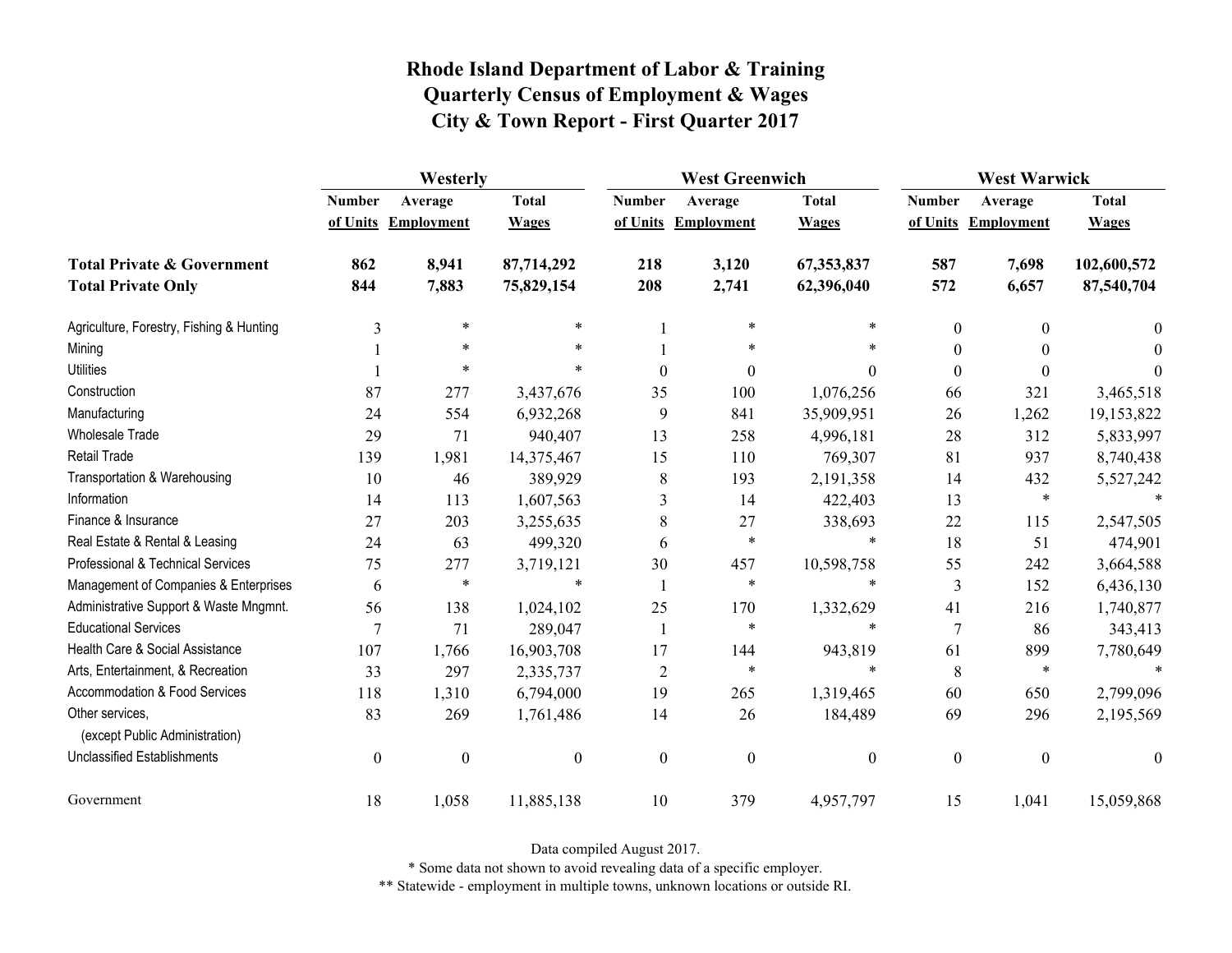|                                                   |                  | Woonsocket        |                  | Statewide **  |                   |              |  |
|---------------------------------------------------|------------------|-------------------|------------------|---------------|-------------------|--------------|--|
|                                                   | <b>Number</b>    | Average           | <b>Total</b>     | <b>Number</b> | Average           | <b>Total</b> |  |
|                                                   | of Units         | <b>Employment</b> | <b>Wages</b>     | of Units      | <b>Employment</b> | <b>Wages</b> |  |
| <b>Total Private &amp; Government</b>             | 904              | 13,985            | 271,845,432      | 4,243         | 9,974             | 208,310,996  |  |
| <b>Total Private Only</b>                         | 887              | 12,427            | 250,014,192      | 4,223         | 9,868             | 205,783,446  |  |
| Agriculture, Forestry, Fishing & Hunting          | $\boldsymbol{0}$ | $\boldsymbol{0}$  | 0                | 1             | $\ast$            | *            |  |
| Mining                                            | $\boldsymbol{0}$ | $\boldsymbol{0}$  | $\boldsymbol{0}$ |               |                   |              |  |
| <b>Utilities</b>                                  | $\overline{2}$   | $\ast$            | $\ast$           | 5             | $\ast$            | $\ast$       |  |
| Construction                                      | 66               | 269               | 2,908,749        | 268           | 543               | 8,167,401    |  |
| Manufacturing                                     | 54               | 979               | 11,553,248       | 61            | 82                | 2,524,221    |  |
| <b>Wholesale Trade</b>                            | 34               | 351               | 5,805,678        | 1,371         | 2,363             | 73,744,151   |  |
| Retail Trade                                      | 119              | 1,363             | 17,326,778       | 118           | 267               | 3,305,104    |  |
| Transportation & Warehousing                      | 19               | $\ast$            | $\ast$           | 51            | 129               | 2,030,883    |  |
| Information                                       | 9                | 37                | 279,361          | 200           | 419               | 9,940,427    |  |
| Finance & Insurance                               | 26               | 169               | 2,797,925        | 187           | 575               | 16,560,296   |  |
| Real Estate & Rental & Leasing                    | 31               | 125               | 1,179,462        | 46            | 105               | 1,920,065    |  |
| Professional & Technical Services                 | 145              | 468               | 9,535,512        | 893           | 1,963             | 47,773,486   |  |
| Management of Companies & Enterprises             | 16               | $\ast$            | $\ast$           | 60            | 168               | 3,816,874    |  |
| Administrative Support & Waste Mngmnt.            | 52               | 416               | 4,522,516        | 544           | 2,310             | 24,230,428   |  |
| <b>Educational Services</b>                       | 11               | 345               | 2,971,341        | 89            | 166               | 1,432,252    |  |
| Health Care & Social Assistance                   | 123              | 3,540             | 34,046,168       | 104           | 367               | 4,885,442    |  |
| Arts, Entertainment, & Recreation                 | 6                | 97                | 471,582          | 27            | 35                | 577,896      |  |
| Accommodation & Food Services                     | 88               | 925               | 3,786,964        | 36            | 209               | 1,959,558    |  |
| Other services,<br>(except Public Administration) | 86               | 289               | 1,868,693        | 116           | 133               | 2,343,184    |  |
| <b>Unclassified Establishments</b>                | $\boldsymbol{0}$ | $\boldsymbol{0}$  | $\boldsymbol{0}$ | 46            | 31                | 459,091      |  |
| Government                                        | 17               | 1,558             | 21,831,240       | 20            | 106               | 2,527,550    |  |

Data compiled August 2017.

\* Some data not shown to avoid revealing data of a specific employer.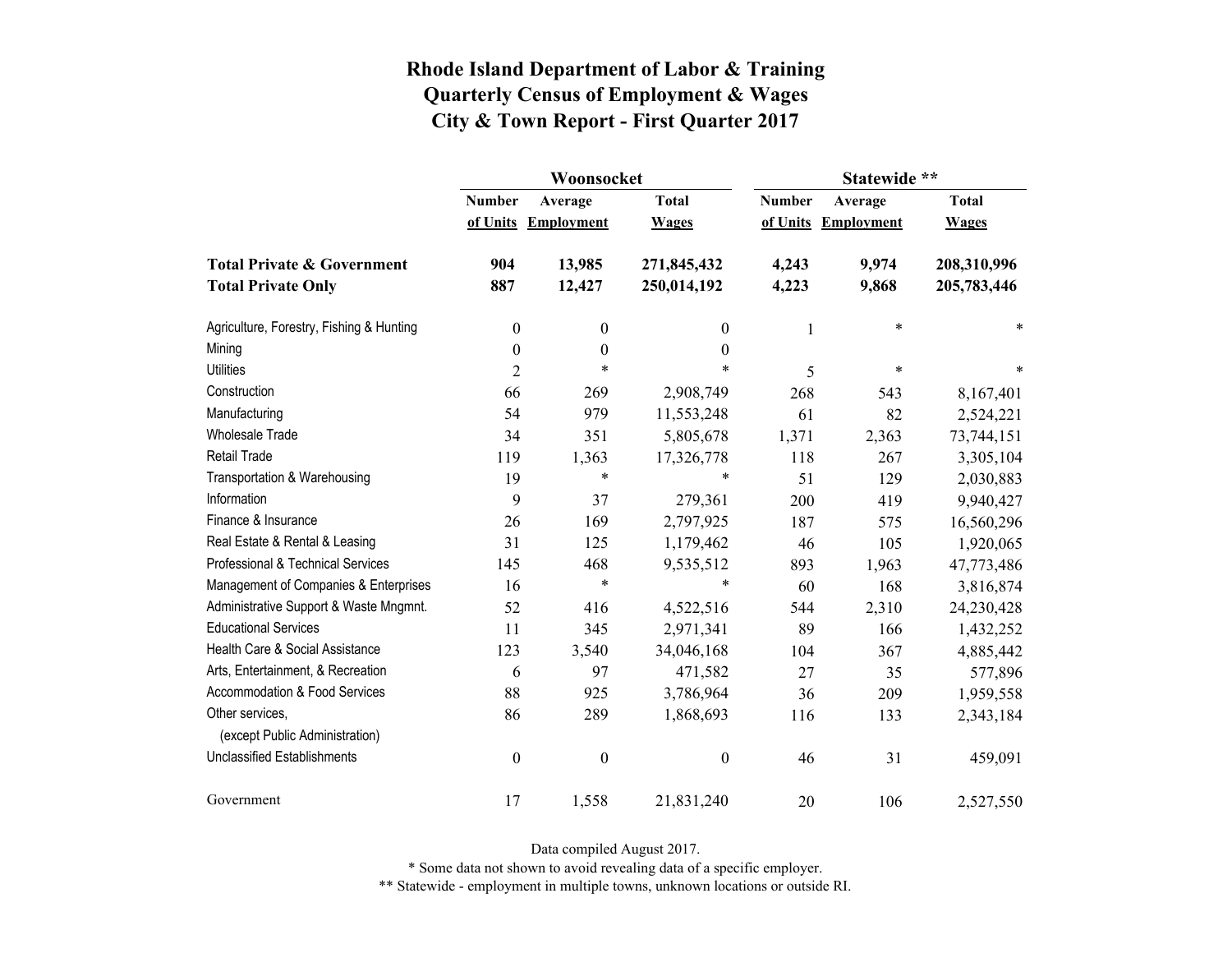|                                                   | <b>Bristol County</b> |                   |                  |                | <b>Kent County</b> |              |                | <b>Newport County</b> |              |  |
|---------------------------------------------------|-----------------------|-------------------|------------------|----------------|--------------------|--------------|----------------|-----------------------|--------------|--|
|                                                   | <b>Number</b>         | Average           | <b>Total</b>     | <b>Number</b>  | Average            | <b>Total</b> | <b>Number</b>  | Average               | <b>Total</b> |  |
|                                                   | of Units              | <b>Employment</b> | <b>Wages</b>     | of Units       | <b>Employment</b>  | <b>Wages</b> | of Units       | <b>Employment</b>     | <b>Wages</b> |  |
| <b>Total Private &amp; Government</b>             | 1,514                 | 13,468            | 140,400,008      | 5,500          | 73,289             | 907,973,085  | 3,326          | 37,010                | 475,963,443  |  |
| <b>Total Private Only</b>                         | 1,479                 | 11,422            | 115, 122, 271    | 5,411          | 65,973             | 797,861,711  | 3,229          | 29,044                | 334,716,724  |  |
| Agriculture, Forestry, Fishing & Hunting          | $\overline{2}$        | $\ast$            | $\ast$           | 11             | 35                 | 179,114      | 41             | 127                   | 922,428      |  |
| Mining                                            | $\boldsymbol{0}$      | $\boldsymbol{0}$  | $\boldsymbol{0}$ |                | $\ast$             | $\ast$       |                | $\ast$                |              |  |
| <b>Utilities</b>                                  |                       | $\ast$            | $\ast$           |                | $\ast$             | *            | 5              | 55                    | 1,613,350    |  |
| Construction                                      | 191                   | 546               | 6,916,846        | 545            | 2,832              | 38,038,654   | 325            | 1,429                 | 17,391,507   |  |
| Manufacturing                                     | 100                   | 1,736             | 23, 222, 728     | 211            | 5,727              | 118,870,979  | 81             | 2,011                 | 51,127,664   |  |
| Wholesale Trade                                   | 89                    | 330               | 6,340,799        | 320            | 2,794              | 50,124,947   | 128            | 515                   | 8,817,082    |  |
| <b>Retail Trade</b>                               | 138                   | 1,128             | 7,686,706        | 647            | 10,951             | 85,133,911   | 424            | 4,024                 | 31,344,629   |  |
| Transportation & Warehousing                      | 10                    | 143               | 949,962          | 111            | 2,948              | 31,060,702   | 74             | 474                   | 4,689,705    |  |
| Information                                       | 31                    | 91                | 2,049,978        | 87             | 1,199              | 25,567,709   | 58             | 459                   | 7,790,520    |  |
| Finance & Insurance                               | 60                    | 493               | 6,770,853        | 312            | 3,221              | 64,759,590   | 121            | 1,086                 | 24,596,551   |  |
| Real Estate & Rental & Leasing                    | 39                    | 122               | 1,206,724        | 195            | 1,352              | 14,888,341   | 112            | 542                   | 5,757,331    |  |
| Professional & Technical Services                 | 163                   | 457               | 6,586,056        | 717            | 3,908              | 63,866,044   | 441            | 3,329                 | 57,716,080   |  |
| Management of Companies & Enterprises             | 11                    | 64                | 846,961          | 47             | 1,992              | 58,273,352   | 29             | 470                   | 8,745,409    |  |
| Administrative Support & Waste Mngmnt.            | 89                    | 327               | 2,571,870        | 378            | 3,218              | 25,280,676   | 263            | 846                   | 7,717,598    |  |
| <b>Educational Services</b>                       | 36                    | 1,588             | 20,940,768       | 74             | 1,558              | 15,428,020   | 57             | 1,272                 | 14,019,700   |  |
| Health Care & Social Assistance                   | 163                   | 1,850             | 15,534,428       | 683            | 12,442             | 144,238,075  | 244            | 4,193                 | 39,779,653   |  |
| Arts, Entertainment, & Recreation                 | 38                    | 312               | 2,616,029        | 68             | 652                | 3,656,978    | 90             | 980                   | 8,433,746    |  |
| Accommodation & Food Services                     | 125                   | 1,509             | 6,542,600        | 466            | 8,569              | 39,523,903   | 372            | 5,564                 | 30,927,864   |  |
| Other services,<br>(except Public Administration) | 193                   | 720               | 4,291,146        | 535            | 2,568              | 18,649,747   | 361            | 1,663                 | 13,270,418   |  |
| <b>Unclassified Establishments</b>                | $\boldsymbol{0}$      | $\boldsymbol{0}$  | $\boldsymbol{0}$ | $\overline{c}$ | $\ast$             | $\ast$       | $\overline{2}$ | $\ast$                | *            |  |
| Government                                        | 35                    | 2,046             | 25, 277, 737     | 89             | 7,315              | 110,111,374  | 97             | 7,969                 | 141,246,719  |  |

Data compiled August 2017.

\* Some data not shown to avoid revealing data of a specific employer.